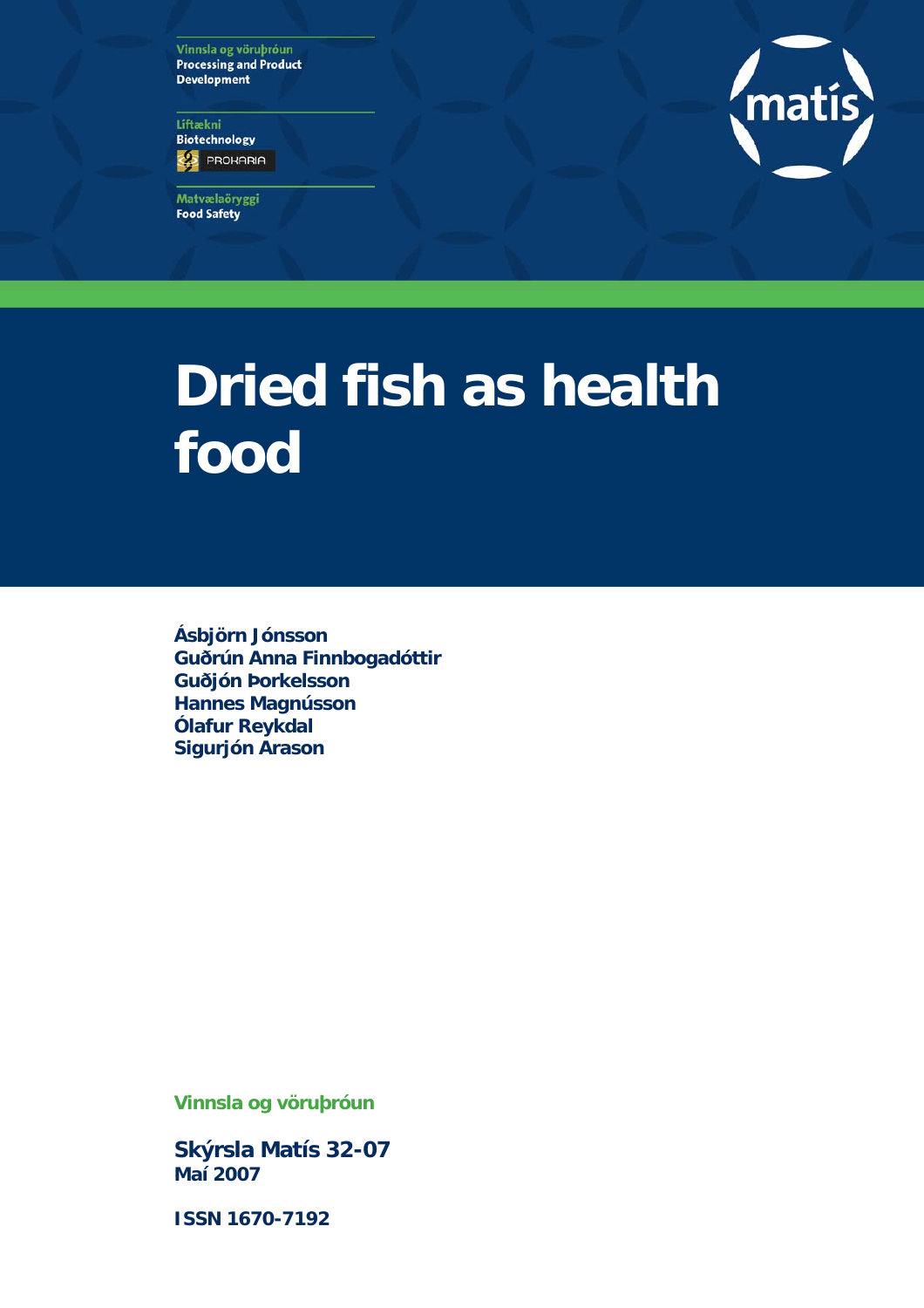

# Skýrsluágrip Matís ohf<br>Matis Food Research, Innovation & Safety<br>Report S*ummary*

# ISSN: 1670-7192

| Titill / Title                   | Dried fish as health food                                                                                                                                                                                                                                                                                                                                                                                                                                                                                                                                                 |                                       |  |  |  |  |  |
|----------------------------------|---------------------------------------------------------------------------------------------------------------------------------------------------------------------------------------------------------------------------------------------------------------------------------------------------------------------------------------------------------------------------------------------------------------------------------------------------------------------------------------------------------------------------------------------------------------------------|---------------------------------------|--|--|--|--|--|
| Höfundar / Authors               | Ásbjörn Jónsson, Guðrún Anna Finnbogadóttir, Guðjón Þorkelsson, Hannes<br>Magnússon, Ólafur Reykdal, Sigurjón Arason                                                                                                                                                                                                                                                                                                                                                                                                                                                      |                                       |  |  |  |  |  |
| Skýrsla / Report no.             | $32 - 07$                                                                                                                                                                                                                                                                                                                                                                                                                                                                                                                                                                 | Útgáfudagur / Date:<br>September 2007 |  |  |  |  |  |
| Verknr. / project no.            | 1707                                                                                                                                                                                                                                                                                                                                                                                                                                                                                                                                                                      |                                       |  |  |  |  |  |
| Styrktaraðilar / funding:        | AVS-rannsóknasjóður, (AVS-Fund).                                                                                                                                                                                                                                                                                                                                                                                                                                                                                                                                          |                                       |  |  |  |  |  |
| Ágrip á íslensku:                | Eitt meginmarkmið verkefnisins var að afla grunnupplýsinga um eiginleika<br>íslensks harðfisks og að upplýsingarnar yrðu opnar og þannig öllum<br>harðfiskframleiðendum á Íslandi til hagsbóta.<br>Megin niðurstaða verkefnisins er að harðfiskur er mjög ríkulegur próteingjafi                                                                                                                                                                                                                                                                                          |                                       |  |  |  |  |  |
|                                  | með 80-85% próteininnihald. Amínósýrurnar voru mældar og bornar saman við<br>amínósýrur í eggjum. Niðurstaðan er að harðfiskprótein eru af miklum gæðum.<br>Þessar niðurstöður styðja við markaðssetningu á harðfiski sem bæði<br>heilsusamlegum mat og þjóðlegum mat. Mikilvægt er að skoða saltinnihald í<br>harðfiski betur og reyna að minnka það til að auka hollustu harðfisks sérstaklega<br>í inni-heitþurrkuðum harðfiski þar sem það var mun hærra en í öðrum harðfiski.                                                                                        |                                       |  |  |  |  |  |
|                                  | Mælingar á snefilefnum leiddu í ljós að magn þeirra í harðfiski er vel innan<br>marka miðað við ráðlagðan dagskammt (RDS) nema í selen. Magn þess í 100 g<br>er á við þrefaldan ráðlagðan dagskammt. Það er þó ekki talið skaðlegt á<br>nokkurn hátt.                                                                                                                                                                                                                                                                                                                     |                                       |  |  |  |  |  |
| Lykilorð á íslensku:             | Harðfiskur, inniþurrkun, útiþurrkun, prótein, örverur, snefilefni                                                                                                                                                                                                                                                                                                                                                                                                                                                                                                         |                                       |  |  |  |  |  |
| Summary in English:              | The main object of this project was to provide information of the quality in<br>Icelandic dried fish to be of benefit for all producers in Iceland.                                                                                                                                                                                                                                                                                                                                                                                                                       |                                       |  |  |  |  |  |
|                                  | The main results showed that dried fish was a very rich source of proteins,<br>containing 80-85% protein. Amino acids were measured and compared to the<br>amino acids in eggs. It was concluded that the proteins in the dried fish were of<br>high quality. This supports the marketing of dried fish in the health foods and<br>traditional food markets. It is important to analyse better the salt content in dried<br>fish, and reduced it to improve balanced diet in dried fish, especially for indoor<br>produced dried fish, which salt content is rather high. |                                       |  |  |  |  |  |
|                                  | The trace elements in dried fish showed minimal content, except for selen where<br>the content was threefold the recommended daily allowance (RDA). This is not<br>hazardous for people in any way.                                                                                                                                                                                                                                                                                                                                                                       |                                       |  |  |  |  |  |
| English keywords:<br>© Copyright | Dried fish, indoor drying, outdoor drying, protein, microorganism, trace<br>elements<br>Matís ohf / Matis - Food Research, Innovation & Safety                                                                                                                                                                                                                                                                                                                                                                                                                            |                                       |  |  |  |  |  |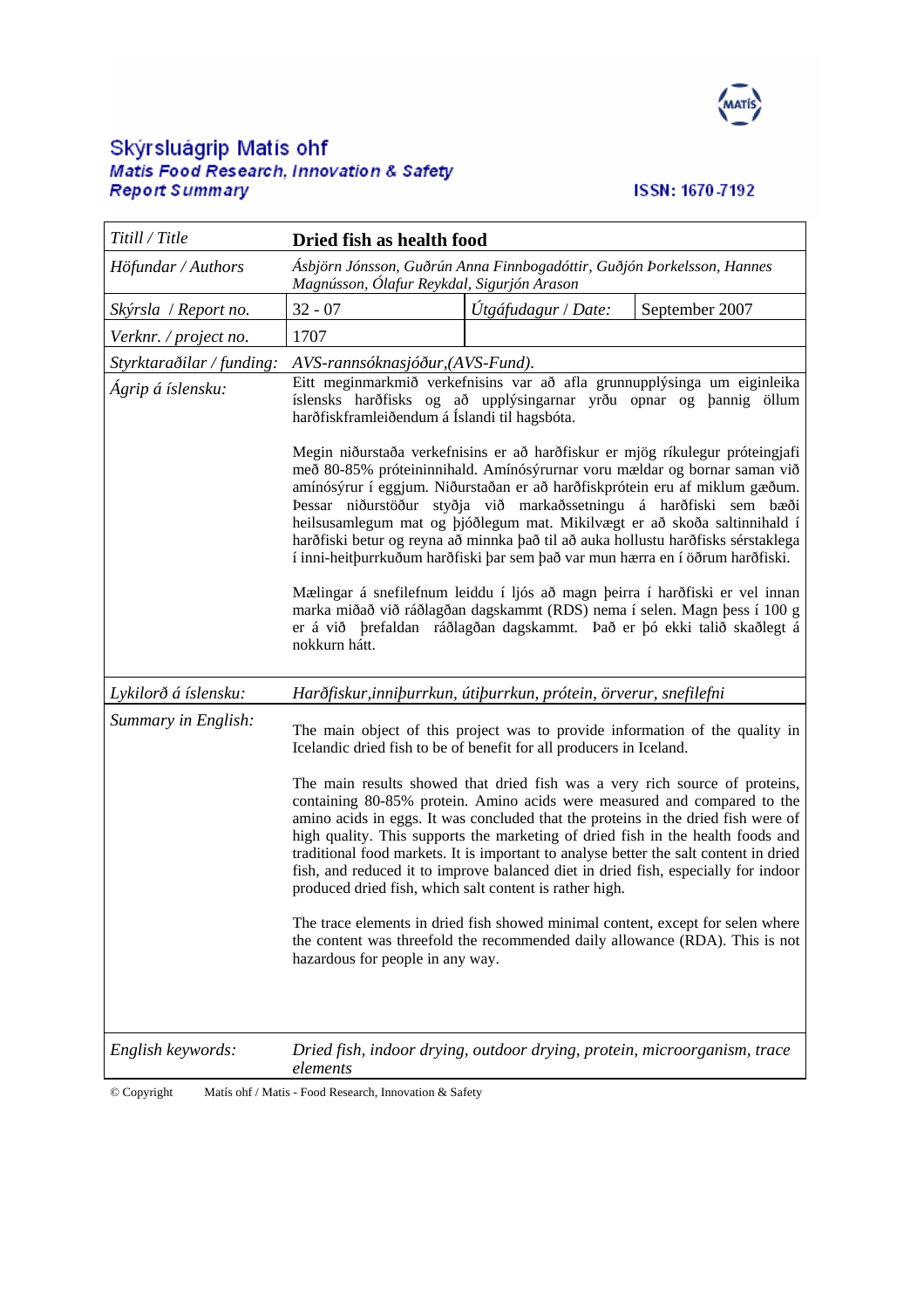# <span id="page-2-0"></span>**TABLE OF CONTENTS**

| 3. OBJECTIVE OF THE PROJECT "DRIED FISH AS HEALTH FOOD" 9 |  |
|-----------------------------------------------------------|--|
|                                                           |  |
|                                                           |  |
|                                                           |  |
|                                                           |  |
|                                                           |  |
|                                                           |  |
|                                                           |  |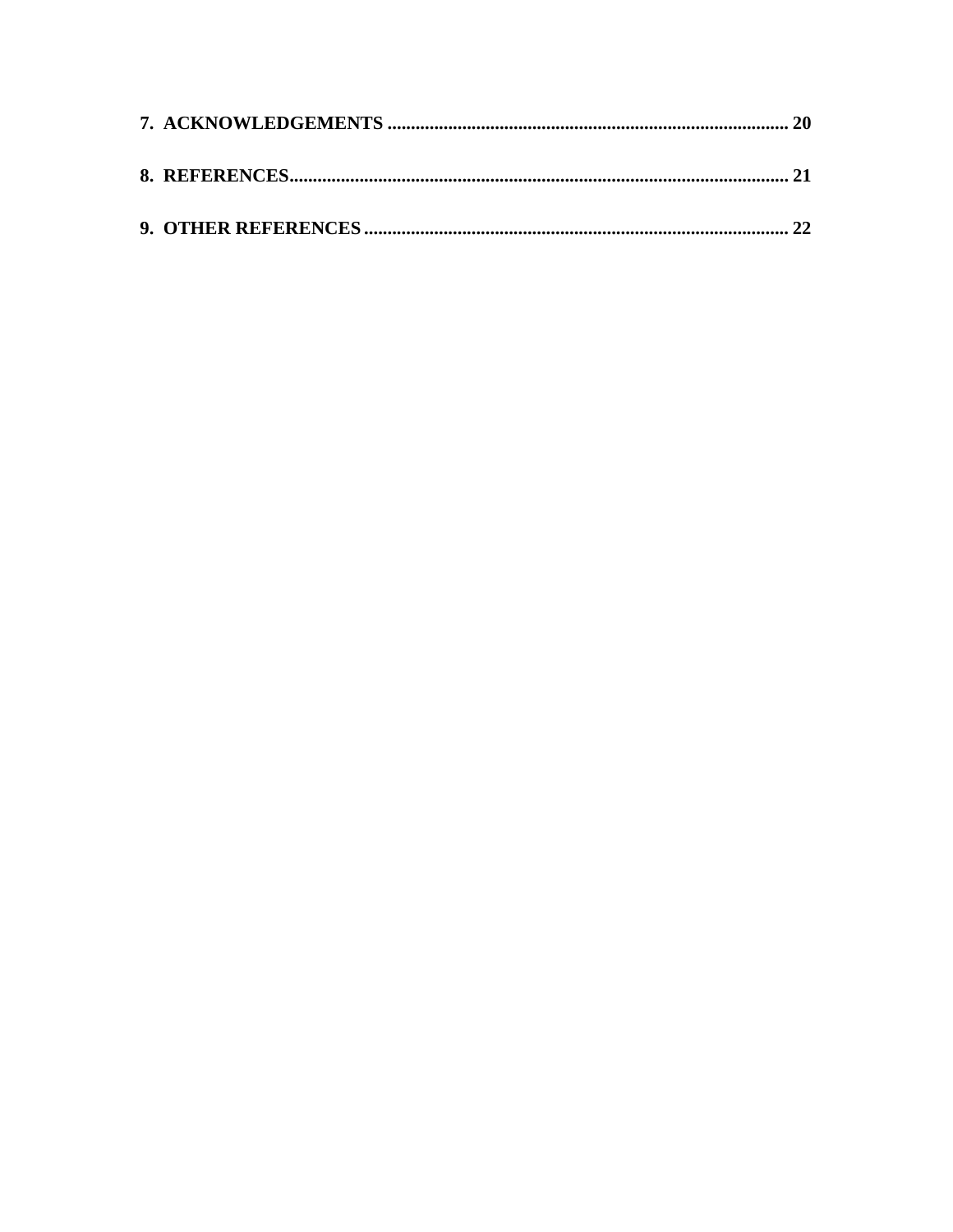#### <span id="page-4-0"></span>**1. INTRODUCTION**

Dried fish has been a staple food of the Icelanders for centuries. Little information is available about its functionality and processing but it is mentioned frequently in Icelandic tales.



In the old days dried fish was the main food in Iceland and was eaten with butter and sometimes dulse. There is a tradition for eating dried fish during the month of Þorri, along with other traditional foods. Popularity of dried fish has increased substantially over the last years and it is widely consumed as a snack in homes and

during holidays. The annual production of dried fish and sales is 200-250 tons, which is produced from 2.800 – 3.000 tons of gutted fish.

Dried fish is also used as a supplemental food for pets, which is an increasing industry. The requirement for quality for such production is very strict, especially with regard to export. Marketing of dried fish abroad has not been very successful.

#### **Dried fish production**

Dried fish are miscellaneous products and are produced from catfish, haddock, cod, pollock, blue whiting and halibut. The most common species are haddock, catfish and cod. Whole fillet, pieces, blocks and minced fish are used in the production. Over the past few years there has been great development in the production of dried fish from minced fish, though the production has decreased in the last year especially because of increased production costs.

#### *Treatment and production at sea*

The raw material for the production of dried fish is always fresh and it is always catched by line. Such a fishing method is gererally considered as one of the best with regard to the quality of the raw material and also fullfils the requirements of environmentally friendly fisheries. The haddock is fished by line using sandlaunce, herring, and saury as a bait. The haddock is put in slurry ice on board and stored there until filleting the day after.

1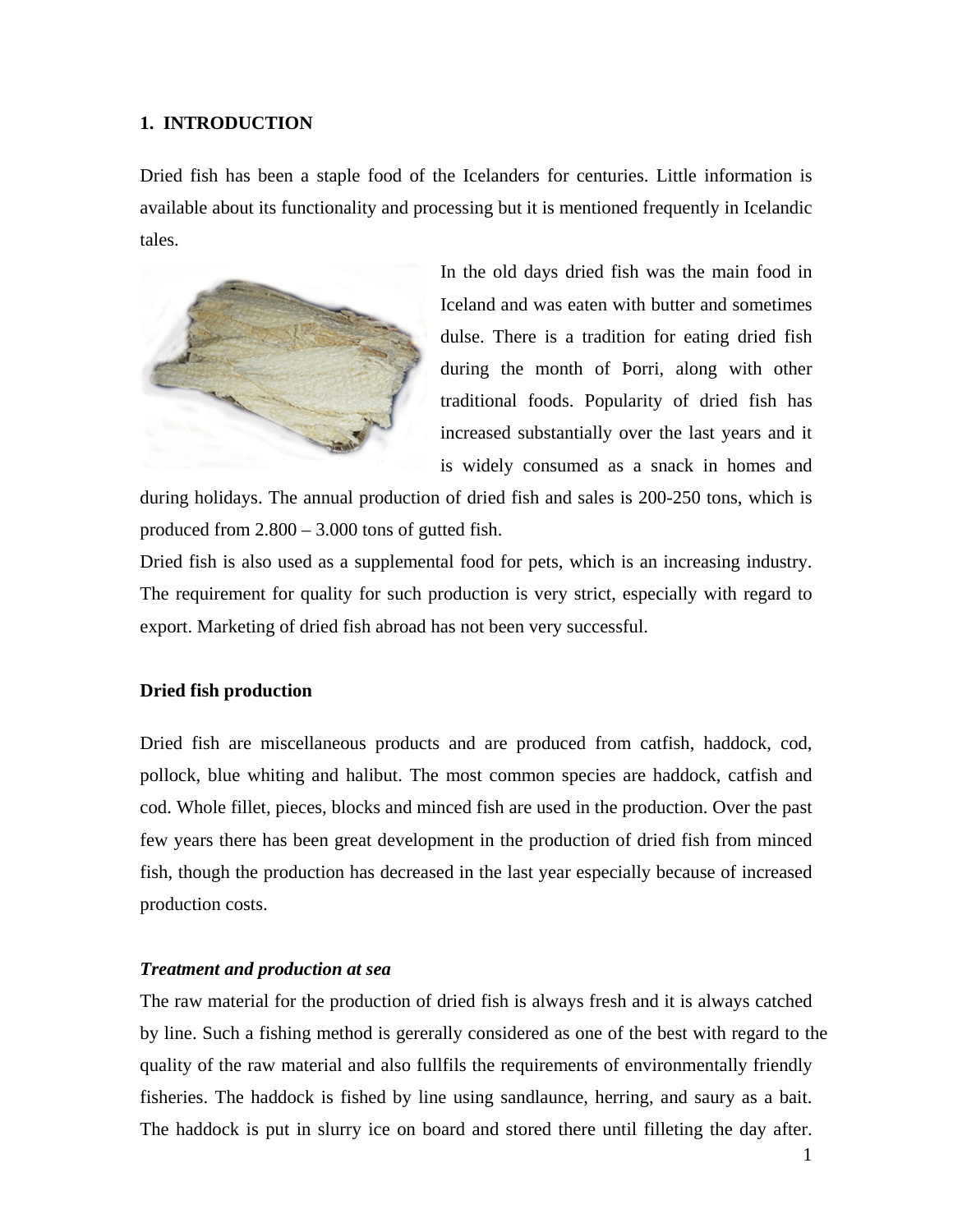During landing the temperature of the fish is measured and registered. By securing the best possible hygiene and good manufacturing practices, the original quality of the raw material is secured.

There are three different processing methods used for the production of dried fish.

# *Outdoor drying*

Before outdoor drying, the fish is filleted by hand, the fillets are trimmed and cleaned and visible bones and bloodstaines are removed. The fish is prepared by cutting a hole in the tail before hanging on outdoor stock racks. The fillets are washed in 3,5% brine. The fillets are hanged on bars  $(2m*0,5m*0,5m)$  in the drying station. If the fillets are too closely adjoined on the bars, the ventilation will not be suffeciently between them.



The Huts (drying houses) are usually situated near the ocean or other windy places, to ensure the quickest drying. The prevailing dry climate in the West Fjord region of Iceland is particularly suitable for outdoor drying.

*Fig. 1. Hut for outdoor drying.*

In outdoor drying in flakes the wooden racks with the fishes are ordered on tubs. The tubs are wheeled to the flakes and the racks are ordered in the flakes.

The fish is only dried in the flakes from September until early May. Outdoor drying depends on the weather condition and the best temperature for drying is around  $0^{\circ}$ C. If the weather condition is unsuitable for outdoor drying, such as rain, snow or high temperatures, the fish is stored in a freezing compartment until the weather becomes suitable for drying.

The time of drying in the huts is 4-6 weeks, but the drying time depends on the size of the fish and weather conditions. If the wind is calm, electrical fans are used to move the air. A wire gauge is stringed over the fish to protect it from vermin, and sailcloth is tentered over the flake, to prevent snow, sand, rain and sun from getting in. Weather conditions in the West fjords region is particularly suitable for outdoor drying of fish, because of the dry and cold weather during the winter.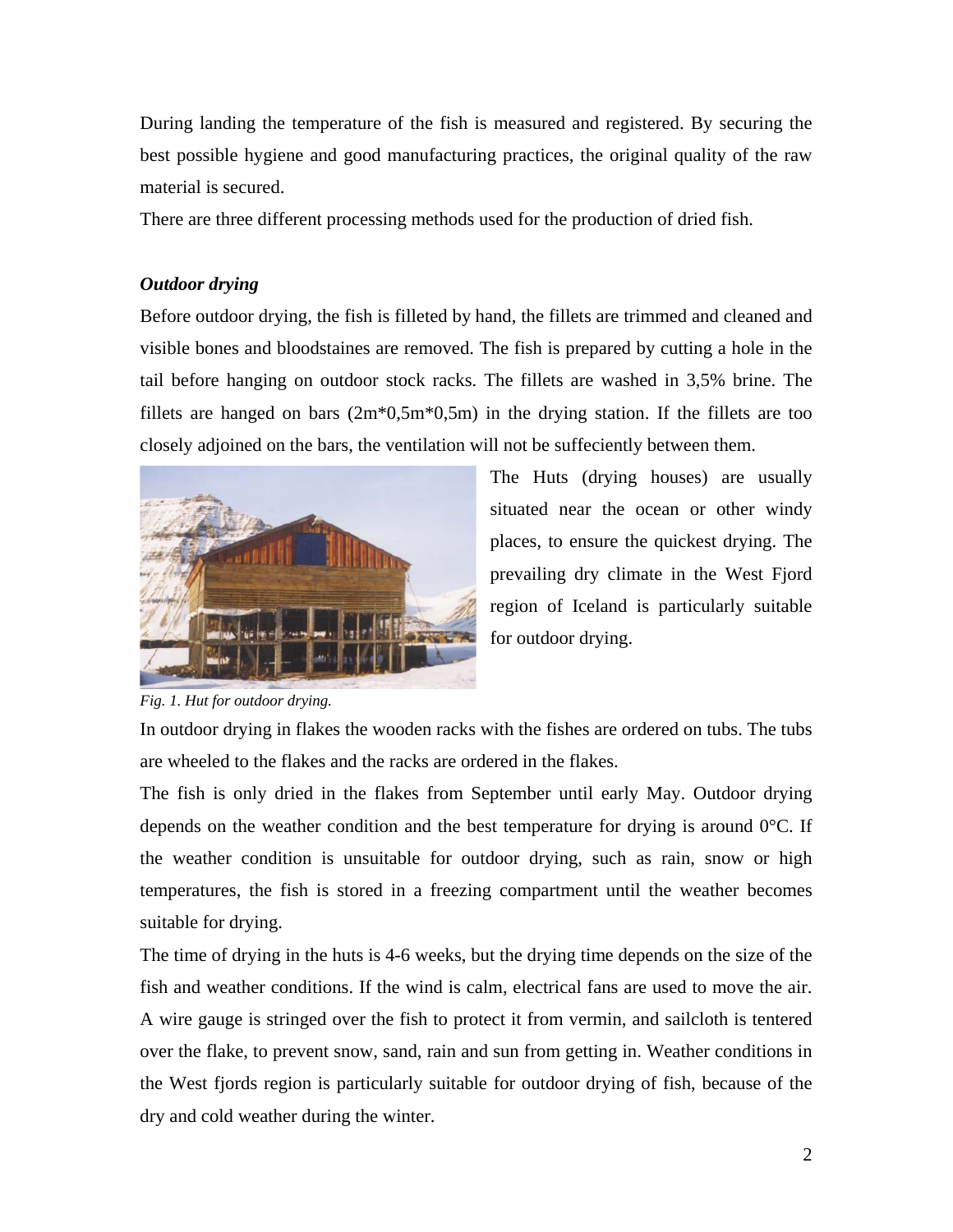## *Secondary drying:*

The dried fish is moved indoors only if the weather is dry, and the moisture content is then estimated. If the fish is not sufficiently dried, the wooden racks are ordered on tubs, which are located in the drying station at  $10-15$  °C., until the right moisture content is reached and the fish is fully dried. Fans are used to blow the moisture out of the station.



Then the dried fish is put in a special container and stored at -20°C in a freezer.

# *Packing*

The dried fish is then semimilled or hammered in special equipment. In the old days, the fish was hammered manually, which was onerous work.

*Fig. 2.Dried fish taken from racks* The dried fish is examined in order to exclude all

defectives like damages and bones, which does not regularize the demand of the



*Fig. 3. Wrapped dried fish .* 

consumers and the company about quality. The fish is then packed.

The packing material is specially made for storing dried fish. After packing the fish is stored in a freezing compartment.

#### *Indoor drying, warm:*

The treatment of the raw material is the same for indoor drying as for the outdoor drying. The strength of the brine is 5%, and at the end of the process the fish is frozen and cut into small pieces and put on racks in a drying cabinet. The warm air heats up the fish and the remaining water in the fish evaporates causing moisture in the air. Part of the air is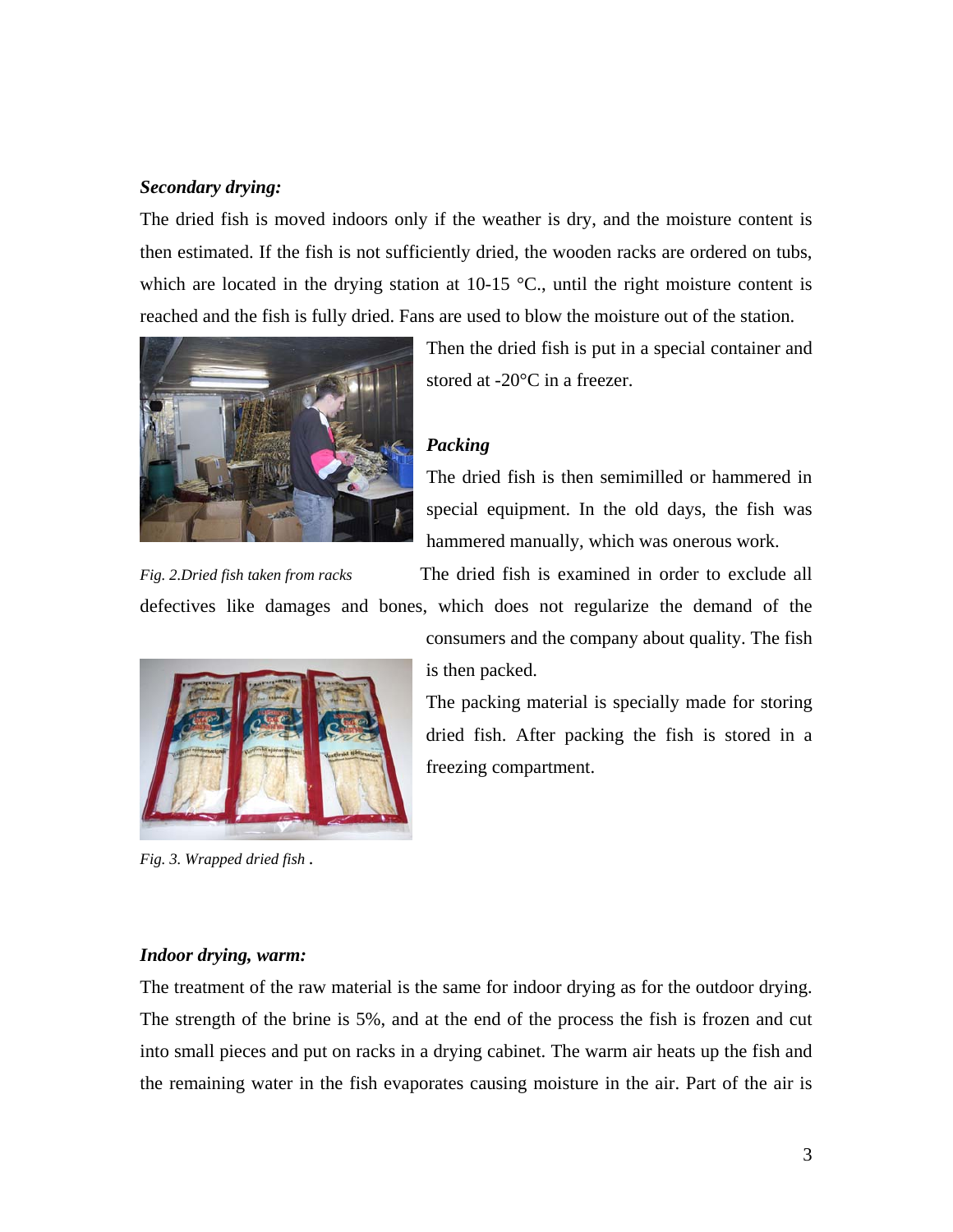<span id="page-7-0"></span>recycled. Indoor drying is carried out at 18-20°C for four days. The fish pieces are dried at 20-30°C for 36-48 hours. The air velocity in the cabinet is about 3-4 m/sec. After drying, the fish is packed and stored in a freezing compartment.

#### *Indoor drying, cool:*

The treatment of the raw material is the same for indoor drying as for the outdoor drying. A third method is drying with cool air about  $-5 - 0$ °C in the beginning, but the heat is gradually increased when the moisture content have reached a certain level. The fish is dried in a controlled cabinet, where the temperature, moisture and air velocity is controlled in a closed system, as in a warm indoor drying.

Before drying, the fish is put in a 2% brine for 30 minutes or until the salt strength in the final product reaches 2,5%. After drying, the dried fish is packed and stored in a freezing compartment.

#### **Health food**

Diet greatly affects human health and this has influenced and created for a vast market of functional foods. The concept "functional foods" originated in Japan and spread from there to the West 15 years ago. The increased interest in functional foods is due to the increased expenses in the health services and because the average life span has increased. Improved knowledge in nutrition has showed how diet can influence human health  $(24)$ . Today, there exist many different definitions of functional foods, but it always means food that have special attribution to increase health.  $(20, 10)$ . In a report from the European Commission Concerted Action on Functional Food Science in Europe functional food have to meet the following criteria: "Functional food or medicinal food is any fresh or processed food claimed to have a health-promoting and/or disease-preventing property beyond the basic nutritional function of supplying nutrients. Functional foods are sometimes called nutraceuticals, a blend of the words *nutrition* and *pharmaceutical*, and can include food that has been genetically modified " (8).

A food supplement is, typically, a nutrient added to a foodstuff which would otherwise not contain that nutrient. In general, the term is restricted to those additives which are deemed to be positive for health, growth or well-being  $(6, 11)$ .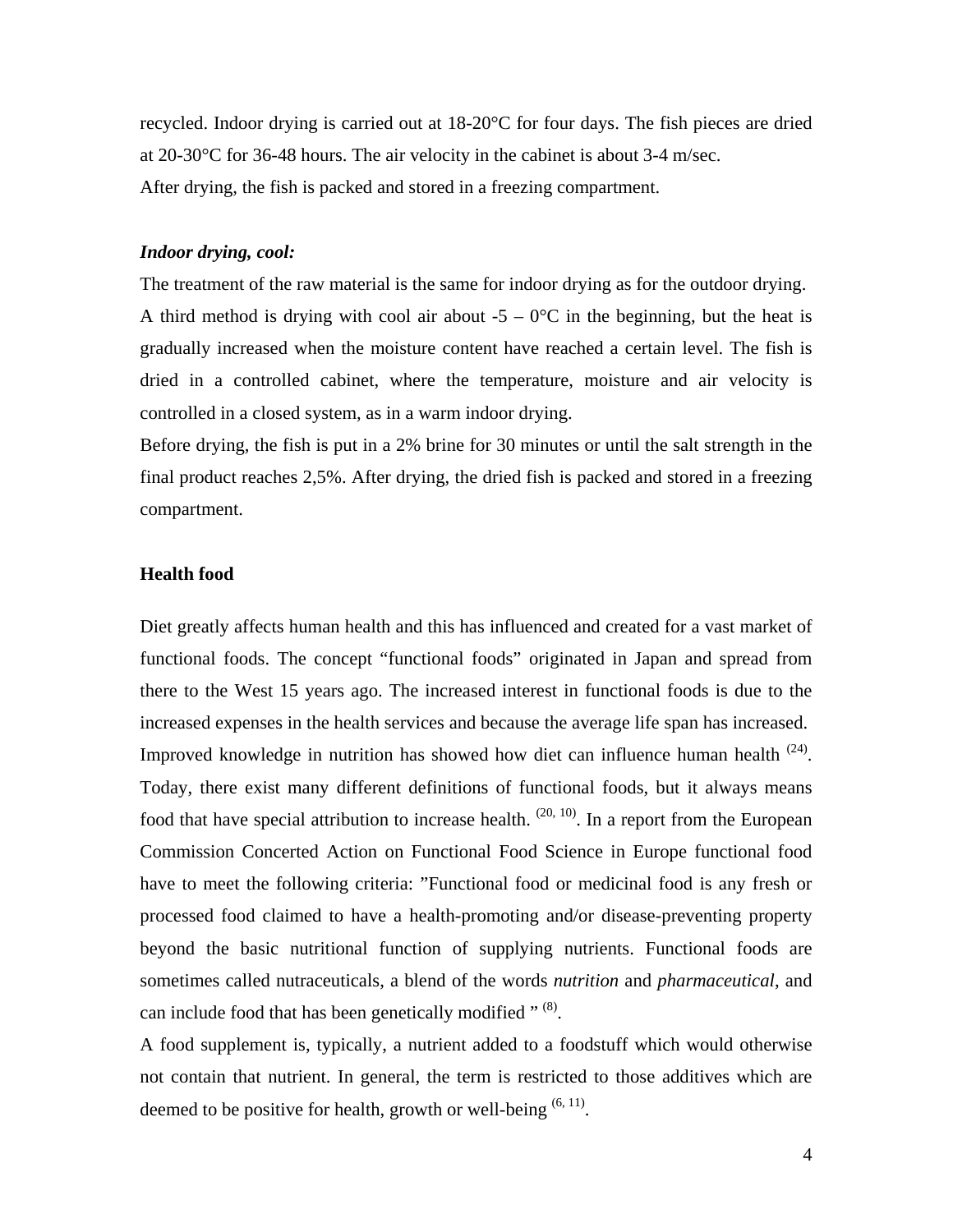#### <span id="page-8-0"></span>**Fish and health**

Numerous researches have shown that fish is good for the health. Based on health results for the last 40 years, a group of American scientists have concluded that consumption of fish minimizes the risk of stroke. The group pointed out that it is not enough to look at the omega-3 fatty acids alone in fish to improve health, one should also consider other components in fish, such as fish proteins. Proteins are long chains of aminoacids which form different proteins. At digestion and breakdown of proteins, smaller bioactive substances are formed, called peptides. They have good effects on the health.  $(12)$ . Protein content in fish is 16-20% of the total weight. According to the regulations protein content in fresh haddock is about 17-19% but in dried haddock the protein content is about 75-  $80\%$  <sup>(25)</sup>.

Seafood contains peptides. Peptides are involved in releasing hormones, controlling the level of the blood sugar and the metabolism in bones and nerves. By breaking down protein with fermentation or hydrolysis a peptide is formed <sup>(26)</sup>.

Seafood contains long chains of omega 3 fatty acids. Many articles have been published about the importance of omega-3 fatty acids on health, especially on the cardiovascular system. <sup>(27)</sup>. The Food and Drug Administration has licenced so-called "Qualified health claim's" for traditional food and food supplements which contain omega-3 fatty acids <sup>(10)</sup>. In 2001 the Consumers' Association of Iceland carried out a quality study on dried fish from different producers. The results indicated that there was a difference in the quality of the dried fish between different producers<sup>(23)</sup>.

To estimate the blood pressure reducing effects it is possible to measure the inhibition of a substance on angiotensin-I converting enzyme (ACE). In 1986, ACE inhibitor from peptides (Val-Tyr) from sardines in Japan was analysed  $(29)$ . Two years later inhibitor in tuna fish was analysed <sup>(19)</sup>. ACE inhibition substances were also found in water-soluble proteins in sardines <sup>(18)</sup>. The viscera silage from tuna fish increased the content of ACE inhibition 16 times. It also decreased the blood pressure in rats  $(9)$ . ACE inhibition in enzymes in krill has also been analyzed  $(17)$ .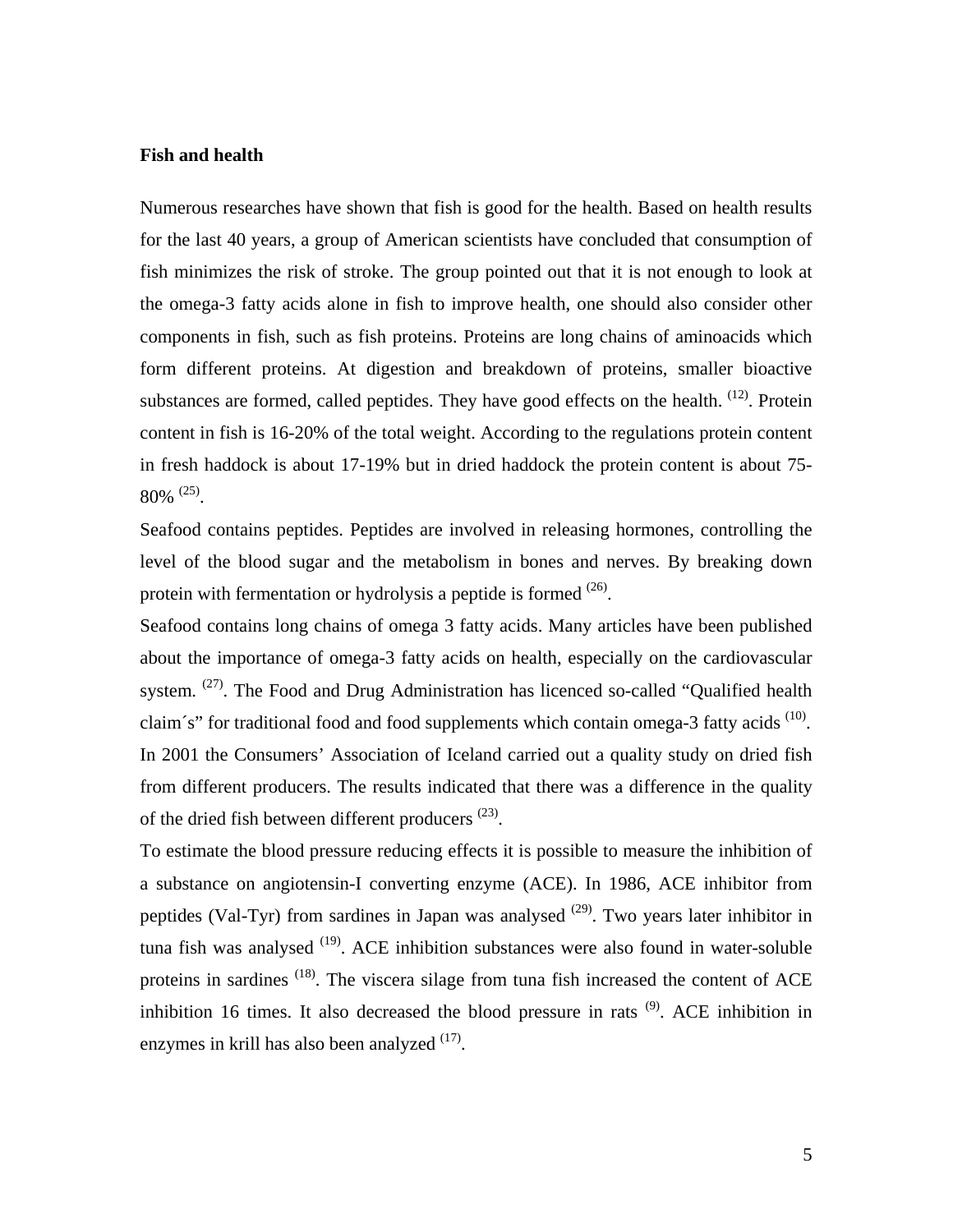#### <span id="page-9-0"></span>**2. RESULTS ON DRIED FISH 1997**

In 1997, the Icelandic Fisheries Laboratoies performed out microbial analyses and water activity measurements on indoor and outdoor dried fish. The fish was measured with and without the skin.

#### **Microbial analysis**

The method used for microbial analysis was according to APHA (1992). Total count was performed by method using Plate Count Agar (PCA) with 0.5% NaCl and incubated at 22°C for three days. Counting of lactic acid bacteria was done on MRS-S agar with surface plate method  $(13)$ , and incubated at 22 $^{\circ}$ C for three days. Counting of yeasts was done on Potato Dextrose agar with surface plating, and incubated at 22°C for five days. Counting of coliform bacteria was done according to MPN method. Preenrichment was done in LST broth and a confirmation test for total coliforms was done in a BGLB broth at 35°C and for feacal bacteria in EC broth at 44.5°C. Method for Listeria +/- test was according to USDA (FSIS) where preenrichment was done in UVM enrichment broth, then in Fraser broth and stroked on a Modified Oxford Agar (MOX). Counting of *Staphylococcus aureus* was done with a streak plate method on a Staphylococcus medium no.110 at 35°C for three days. Butterfield´s buffer was used in all dilutions.

#### **Measurements on water activity**

Water activity is defined as the vapour pressure of water divided by that of pure water at the same temperature, therefore, pure distilled water has a water activity of exactly one. Water activity was measured by Novasina AW-Center (AWC503 RS-C, Axair AG, Switzerland) equipment at standard temperature.

#### **Results of measurements of microorganism and water activity**

Results from the microbial analyses and water activity measurements in dried fish are shown in Fig. 4 and 5. Total samples analysed were 65. There was a great difference in the total average number of bacteria between outdoor and indoor dried fish. Outdoor and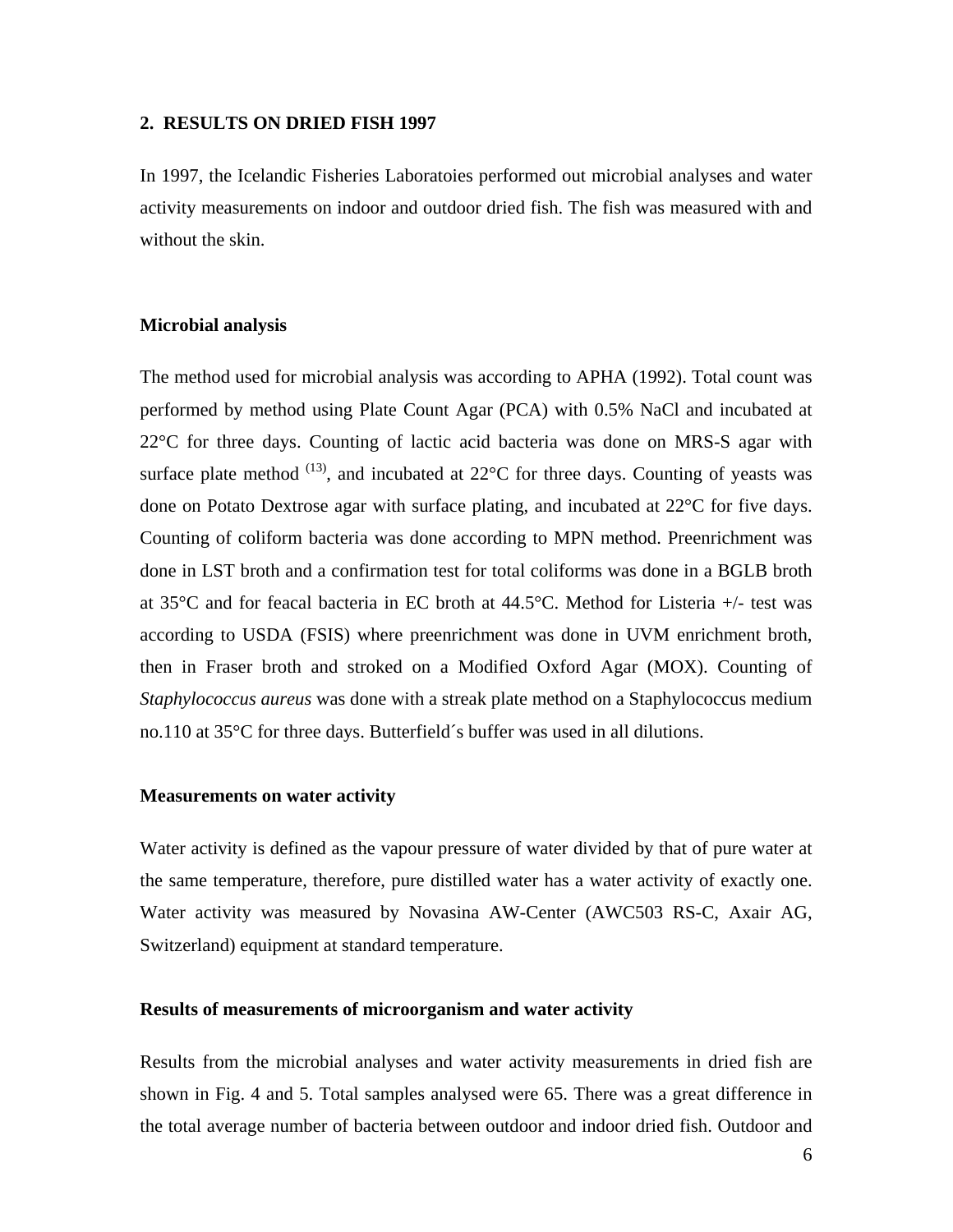indoor dried fish showed values of 4 and 7 log cfu/g, respectively. The average number of lactic acid bacteria, in outdoor- and indoor dried fish showed values of 0.4 and 5.4 log cfu/g, respectively. Number of yeasts in outdoor dried fish was five times more, compared to indoor fish. Coliforms were detected in three samples out of 34 in outdoor dried fish and in 27 samples out of 31 in indoor dried fish. No faecal bacterias were found in the samples. *Listeria* was found in one sample out of 65, in outdoor dried haddock fillets with skin. *Staphylococcus aureus* was found in sample of indoor dried fillets of catfish with skin.



*Fig. 4 Number of bacteria and water activity in outdoor dried fish.*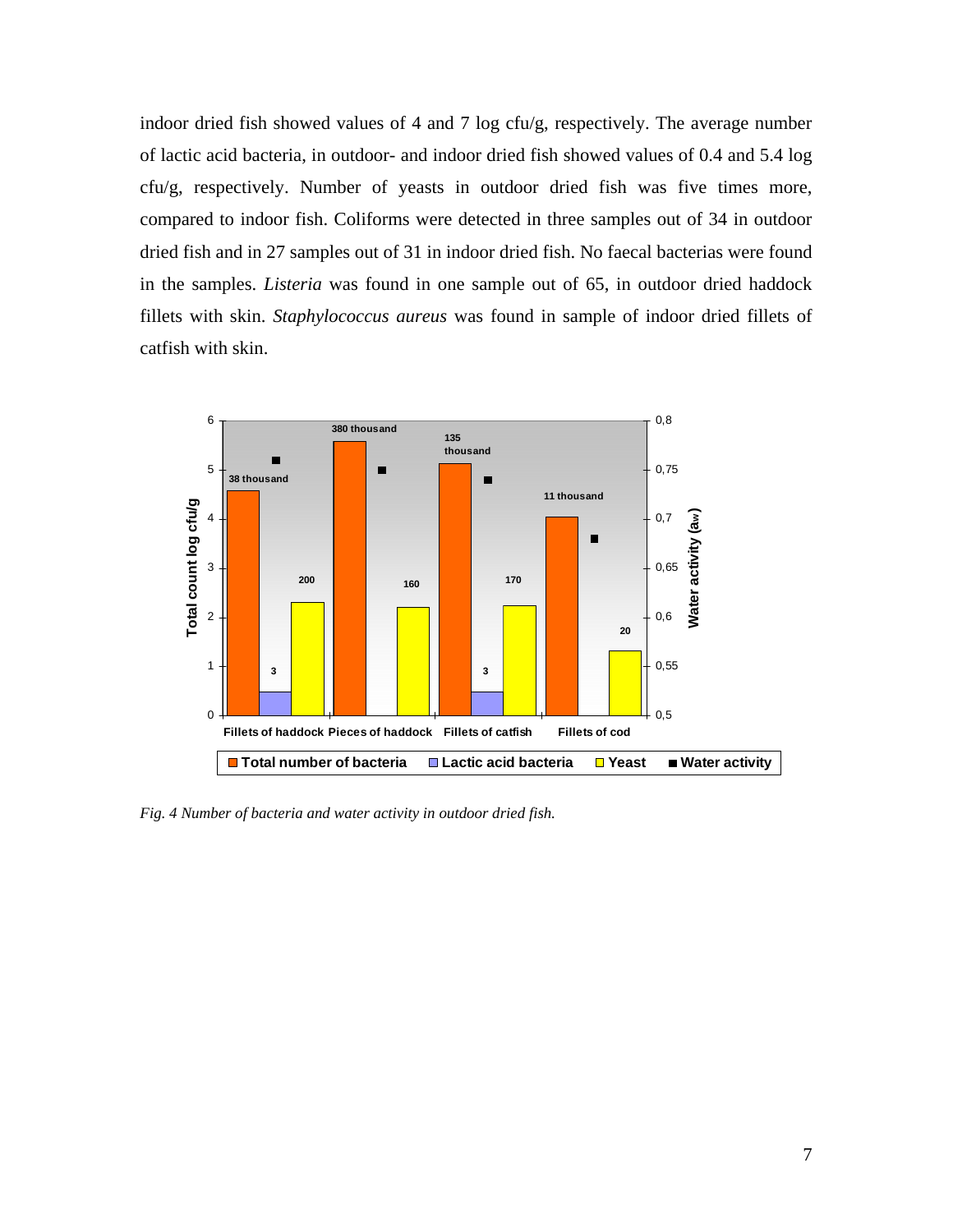

*Fig. 5. Number of bacteria and water activity in indoor dried fish.* 

Despite high number of microorganisms in dried fish, it is not hazardous for people´s health.

There could be many reasons for the great difference in number of total bacteria between outdoor and indoor dried fish. Drying conditions could explain the difference. At outdoor drying conditions concerning temperature, moisture and air velocity are variable. Conditions for indoor drying are more stable. Temperature at outdoor drying is much lower and bacteria growth is much slower. In outdoor dried fish, existence of true psychrophiles should not be considered, because they don't grow at 22°C. Psychrophiles have optimum growth temperature of 12-15°C. It should have been preferable to grow the bacteria in outdoor dried fish at 12-15°C, to compare with growth 22°C.

Average water activity  $(a_w)$  in outdoor- and indoor dried fish had a value of 0,75 and 0,65, respectively. Generally, there is no microbial growth or toxic formation in food when the water activity is lower than 0,85. Dried fish products should have water activity around 0,6. According to rules from FDA from 2001 [\(http://www](http://www-seafood.ucdavis.edu/haccp/compendium/Chapt04.htm)[seafood.ucdavis.edu/haccp/compendium/Chapt04.htm](http://www-seafood.ucdavis.edu/haccp/compendium/Chapt04.htm)) water activity should be lower than 0.85 in food that are not stored in a refrigerator.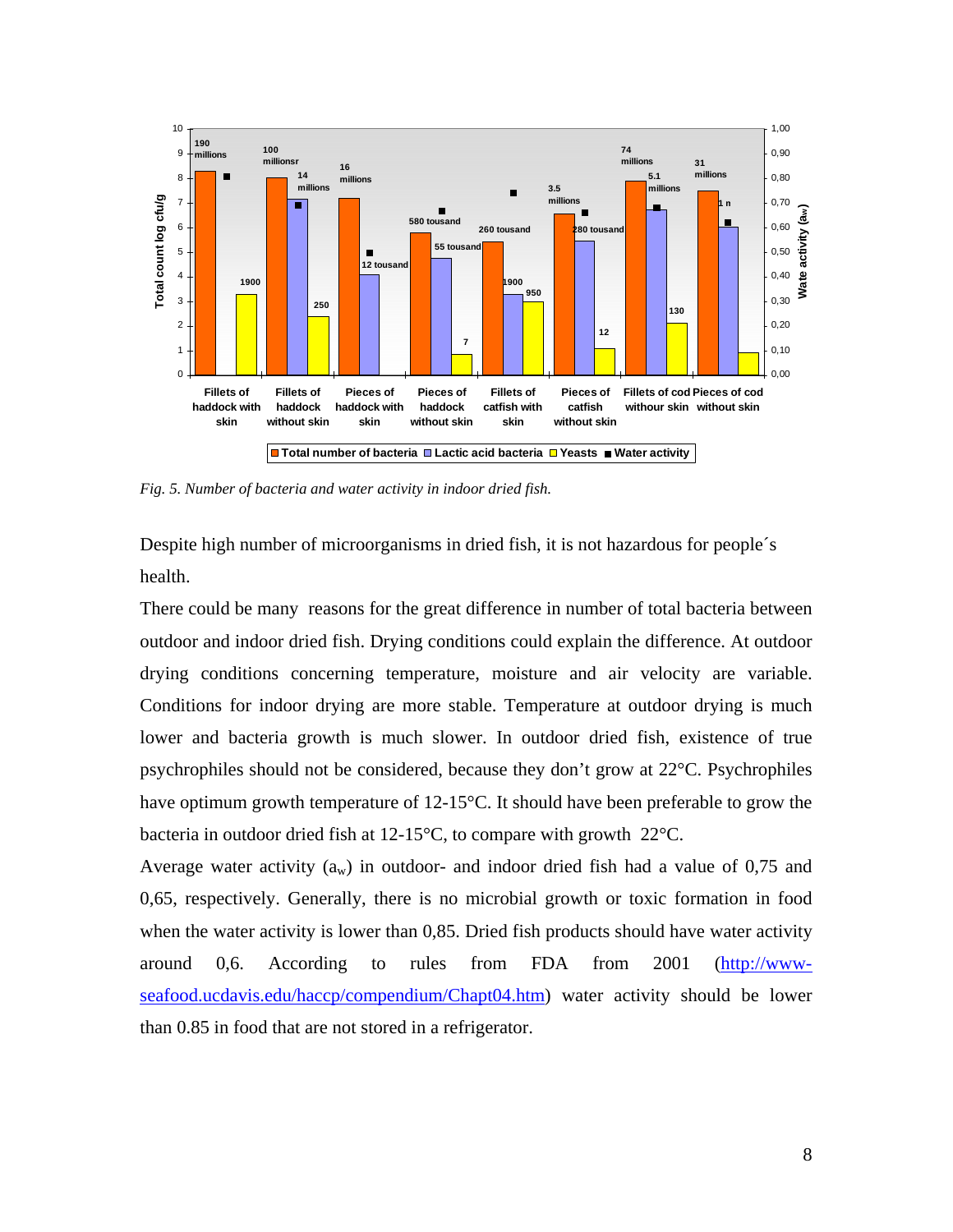#### <span id="page-12-0"></span>**3. OBJECTIVE OF THE PROJECT ,,DRIED FISH AS HEALTH FOOD"**

The main objective of this project was to increase the sale and consumption of dried fish as a health food, both abroad and in Iceland and will focus on:

- $\checkmark$  Define and measure primary nutrition- and health factors.
- $\checkmark$  Information with regard to the production, characteristics, quality and wholesomeness of dried fish.

#### **4. MATERIALS AND METHODS**

Dried fish samples from different producers were used in this study. The outdoor dried fish samples were dried for 4 to 6 weeks, and the indoor dried fish samples were dried at 18-22 $^{\circ}$ C or at -1-+2 $^{\circ}$ C for 12 to 20 hours and then at 18-22 $^{\circ}$ C for 20 hours.

The following measurements were performed on the samples:

- $\checkmark$  Protein according to Kjeldahl method <sup>(16)</sup>.
- $\checkmark$  Fat content according to Soxhlet method <sup>(4)</sup>.
- $\checkmark$  Salt content, NaCl<sup>(3)</sup>.
- $\checkmark$  Ash<sup>(16).</sup>
- $\checkmark$  TMA<sup>(2)</sup>.
- $\checkmark$  TVN  $^{(22)}$ .
- $\checkmark$  Water content  $(14)$ .
- $\checkmark$  Trace elements (copper, zinc, arsenic, selen, mercury and lead) were measured with IPMS after acid treatment. Quantity of the elements were then determined with ICPMS (Agilent 7500ce, Waldbronn, Germany) and  ${}^{45}Sc$ ,  ${}^{72}Ge$ ,  ${}^{115}In$  og  ${}^{205}Tl$ was used as an internal standard.
- $\checkmark$  Amino acids composition  $(7)$ .
- $\checkmark$  Total count of bacteria cultured at 22 $^{\circ}$ C<sup>(1)</sup>.
- $\checkmark$  Number of Lactic acid bacteria<sup>(13)</sup>.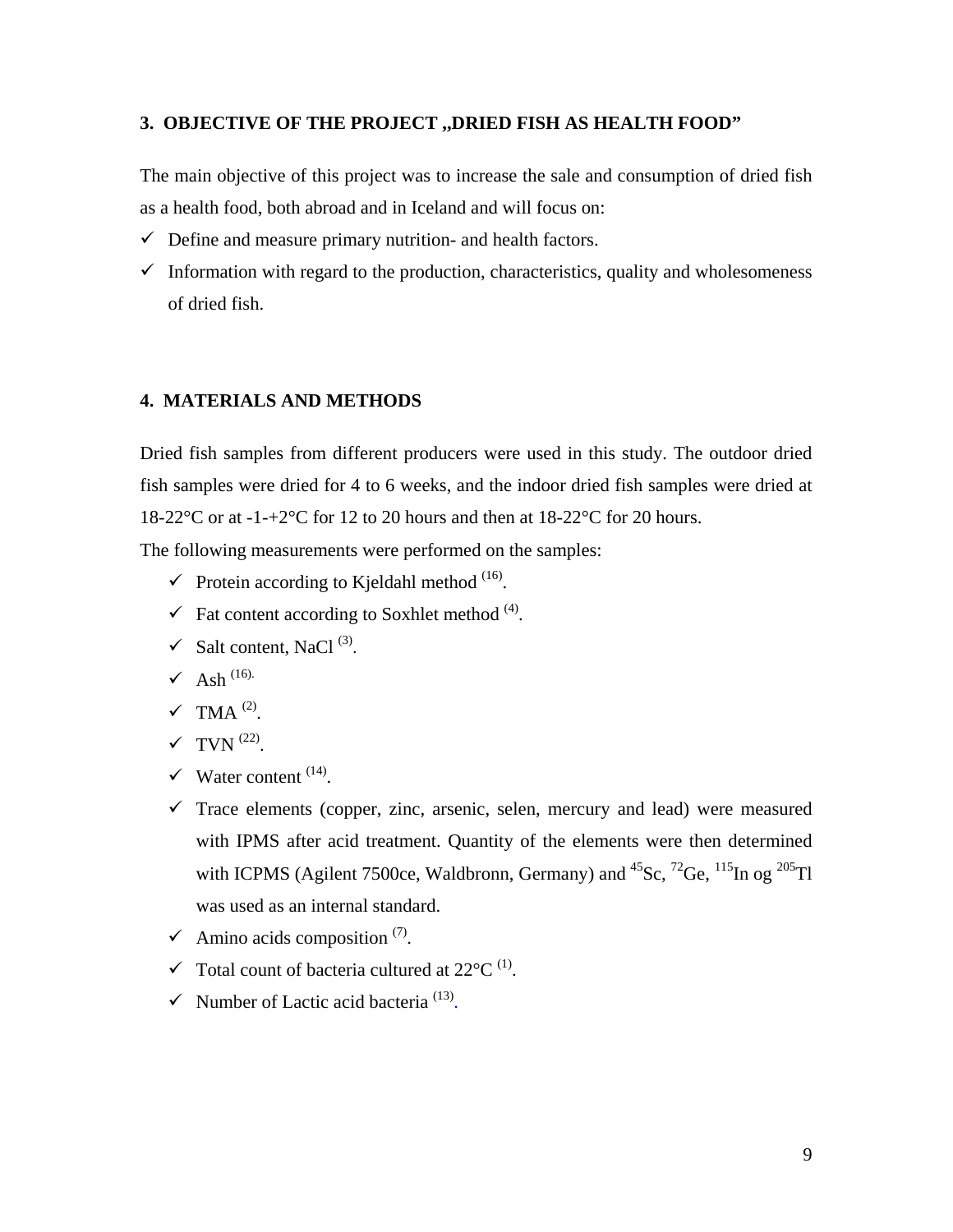#### <span id="page-13-0"></span>**5. RESULTS**

Following are the results from the measurements of amino acid analyses, chemical- and trace elements, together with microbial analyses in outdoor and indoor dried fish, 2006. The results from the measurements of the number of bacteria from 1997 were compared with the results from 2006.

#### **Protein and amino acid analysis**

The results from the amino acids measurements in dried fish are shown in Table 1. The results were compared with amino acids in eggs (Livsmedelsverket 1996), and the results showed that dried fish was very rich in amino acids. High quantity of amino acids in dried fish reflects the high quantity of proteins (77-87 g/100g fish). The quantity of protein is variable and depends on the drying time of the fish. To enable the comparison of the samples the quantity of amino acids is calculated as a proportion of nitrogen in protein (mg/g nitrogen). The results are shown in Table 2.

The quality of protein depends on the amino acids essential in human nutrition in amounts adequate for human use. Quality wise, an egg nearly fullfils the amount of proteins needed for human body, second are proteins from milk, fish and meat. Proteins from plants are poorer. Limiting amino acid is an essential amino acid found in the shortest supply relative to the amount needed for protein synthesis in the body. Lysine, methionine, tryptophan or threonine are limiting amino acids in food.

Amino acid scoring evaluates the quality of food proteins by determining its amino acid composition and comparing it with that of a reference protein. The amino acid composition of a test protein can be compared with the composition of egg protein, and amino acid score can be derived to express the theoretical value of the test protein.

Limiting amino acid is found and the amino acid value calculated as a ratio of the amino acid in a reference protein. In Table 3 the amount of amino acids in dried fish were calculated as a proportion of amino acids in eggs. The calculation is based on values in Table 2. One can see that valine is a limiting amino acid, but the proportion is always above 60 % of the amount of the amino acid in eggs. It can be concluded that protein in dried fish is of high quality. One can consider that the value of amino acids does not reflect the efficiency of amino acids in the body, and no information of digestibility of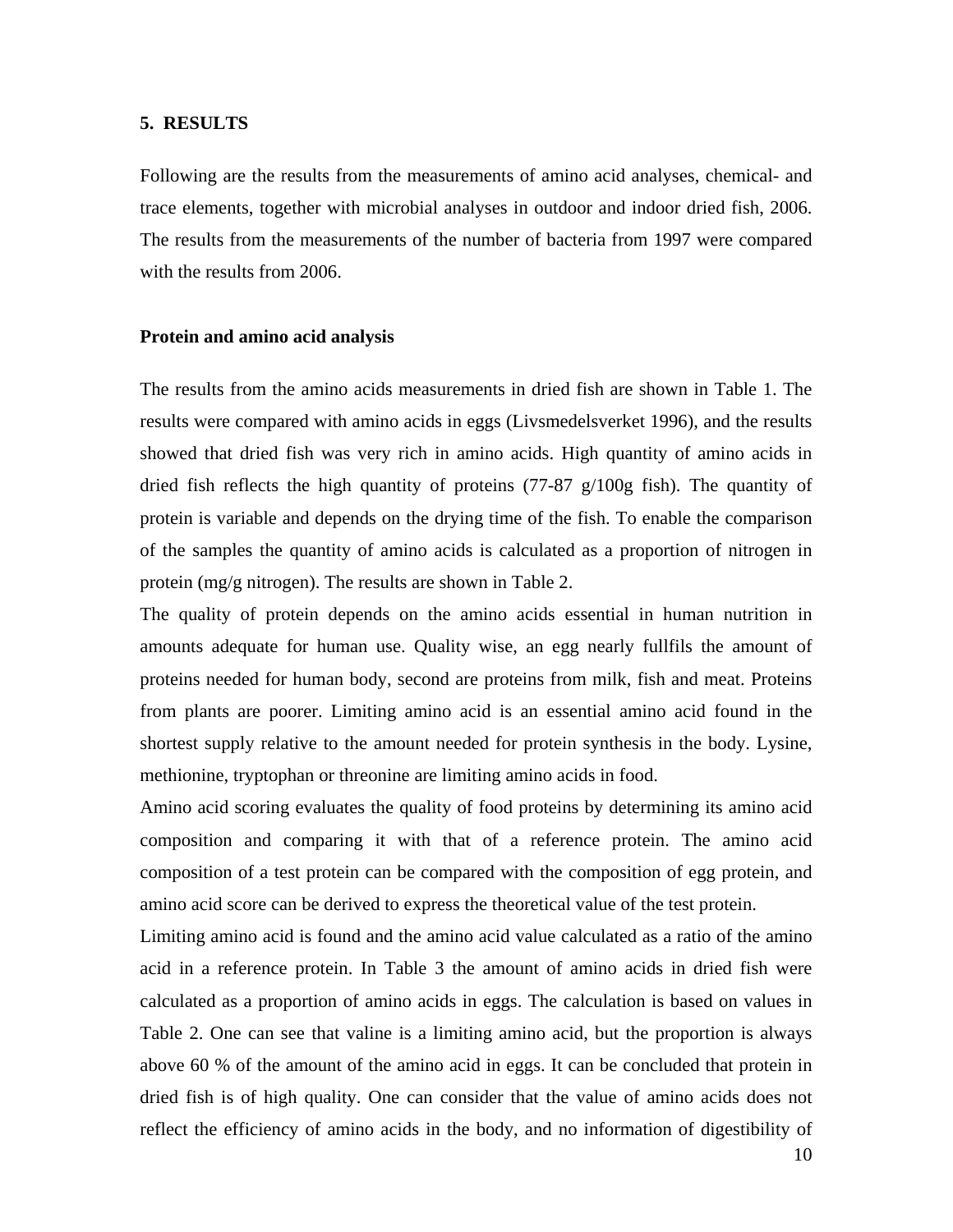dried fish proteins is available. An excess of one amino acid can create such a demand for a carrier that it prevents the absorption of another amino acid, leading to a deficiency <sup>(30).</sup> Overconsumption of proteins offers no benefits and may pose health risks.

Recommended intakes of proteins for adults is 0,+75 grams per kilogram of healthy body weight per day. For example, a 70 kg male needs 53 g of proteins per day. To fulfill this need he has to consume 66 g of dried fish. A 55 kg female needs 41 g of proteins per day, or 51 g of dried fish.

Generally, there is enough protein in the diet for humans. Some people are looking for additional protein and others are looking for protein-rich food supplements. Dried fish could fall in that category, and the results of amino acids in dried fish could help people to choose a protein-rich food. It is clear that small portions of dried fish can provide the need of proteins in the body.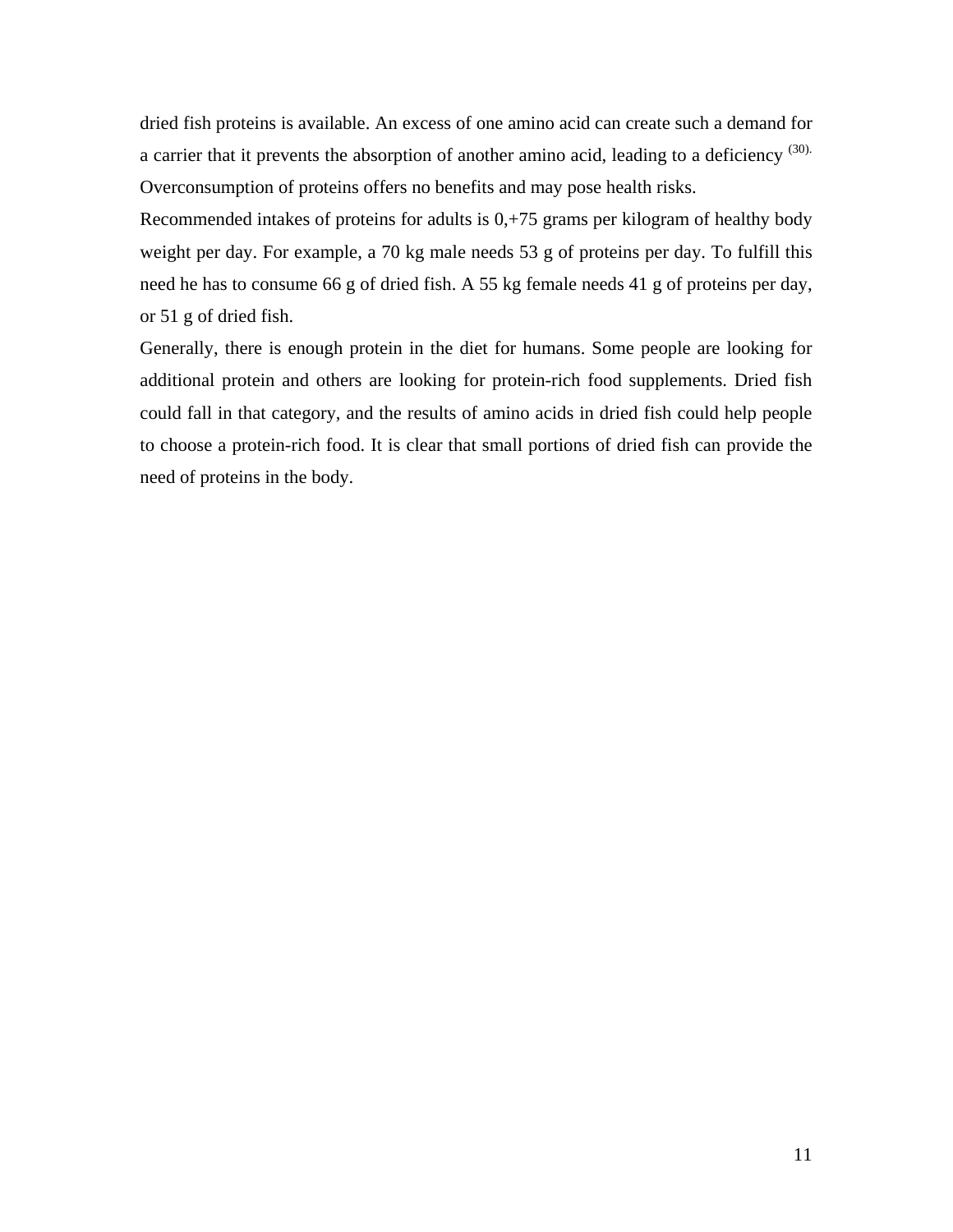|                                    | <b>Eggs</b><br>g/100g | Indoor-cold<br>g/100g | Haddock fillet Haddock pieces<br>Indoor-cold<br>g/100g | <b>Indoor-hot</b><br>g/100g | Haddock fillet Haddock pieces<br>Indoor-hot<br>g/100g | <b>Haddock fillet</b><br>Outdoor<br>g/100g | <b>Catfish fillet</b><br>Outdoor.<br>g/100g |
|------------------------------------|-----------------------|-----------------------|--------------------------------------------------------|-----------------------------|-------------------------------------------------------|--------------------------------------------|---------------------------------------------|
| <b>Essential</b><br>amino<br>acids |                       |                       |                                                        |                             |                                                       |                                            |                                             |
| Phenylalanine                      | 0,71                  | 3,52                  | 3,613                                                  | 3,36                        | 3,457                                                 | 3,44                                       | 3,25                                        |
| <b>Histidine</b>                   | 0,32                  | 2,3                   | 2,419                                                  | 2,26                        | 2,036                                                 | 2,65                                       | 2,14                                        |
| <b>Isoleucine</b>                  | 0,73                  | 4,04                  | 4,129                                                  | 3,87                        | 4,032                                                 | 3,94                                       | 3,77                                        |
| Leucine                            | 1,15                  | 8,04                  | 8,841                                                  | 7,85                        | 7,704                                                 | 7,97                                       | 7,48                                        |
| Lysine                             | 0,99                  | 8,97                  | 9,864                                                  | 8,86                        | 8,593                                                 | 9,2                                        | 7,82                                        |
| <b>Methionine</b>                  | 0,44                  | 2,4                   | 2,521                                                  | 2,34                        | 2,569                                                 | 2,66                                       | 1,96                                        |
| Tryptophan *)                      | 0,18                  |                       |                                                        |                             |                                                       |                                            |                                             |
| <b>Valine</b>                      | 0,95                  | 4,16                  | 4,119                                                  | 3,96                        | 4,034                                                 | 4,02                                       | 3,82                                        |
| <b>Threonine</b>                   | 0,61                  | 3,56                  | 3,61                                                   | 3,36                        | 3,497                                                 | 3,5                                        | 3,48                                        |
| <b>Total</b>                       | 6,08                  | 36,99                 | 39,12                                                  | 35,86                       | 35,92                                                 | 37,38                                      | 33,72                                       |
|                                    |                       |                       |                                                        |                             |                                                       |                                            |                                             |
| Other amino acids                  |                       |                       |                                                        |                             |                                                       |                                            |                                             |
| <b>Alanine</b>                     | 0,77                  | 4,94                  | 5,462                                                  | 4,73                        | 4,531                                                 | 4,93                                       | 4,68                                        |
| <b>Arginine</b>                    | 0,83                  | 5,42                  | 5,55                                                   | 5,24                        | 5,318                                                 | 5,37                                       | 5,26                                        |
| <b>Aspartine acid</b>              | 1,35                  | 8,32                  | 9,292                                                  | 8,21                        | 7,998                                                 | 8,62                                       | 8,04                                        |
| <b>Glutamine</b> acid              | 1,54                  | 12,31                 | 13,523                                                 | 12,11                       | 11,78                                                 | 12,81                                      | 11,93                                       |
| Glycine                            | 0,46                  | 3,68                  | 4,073                                                  | 3,6                         | 3,384                                                 | 3,76                                       | 3,66                                        |
| <b>Proline</b>                     | 0,51                  | 2,5                   | 2,772                                                  | 2,64                        | 2,671                                                 | 2,76                                       | 2,65                                        |
| <b>Serine</b>                      | 0,99                  | 3,59                  | 3,625                                                  | 3,39                        | 3,534                                                 | 3,56                                       | 3,45                                        |
| Taurine **)                        |                       | 0,49                  | 0,414                                                  | 0,31                        | 0,346                                                 | 0,47                                       | 0,67                                        |
| <b>Tyrosine</b>                    | 0,56                  | 3,35                  | 3,409                                                  | 3,22                        | 3,304                                                 | 3,25                                       | 2,98                                        |
| <b>Total</b>                       | 7,01                  | 44,6                  | 48,12                                                  | 43,45                       | 42,87                                                 | 45,53                                      | 43,32                                       |
| <b>Both groups</b>                 | 13,09                 | 81,59                 | 87,236                                                 | 79,31                       | 78,79                                                 | 82,91                                      | 77,04                                       |
| Protein                            | 12,6                  | 81,4                  | 84,8                                                   | 81,1                        | 80,7                                                  | 81,0                                       | 82,7                                        |

**Table 1. Amino acids in dried fish and egg.** 

\*) Not analysed.

\*\*) In special circumstances Taurine can be placed as essential amino acid.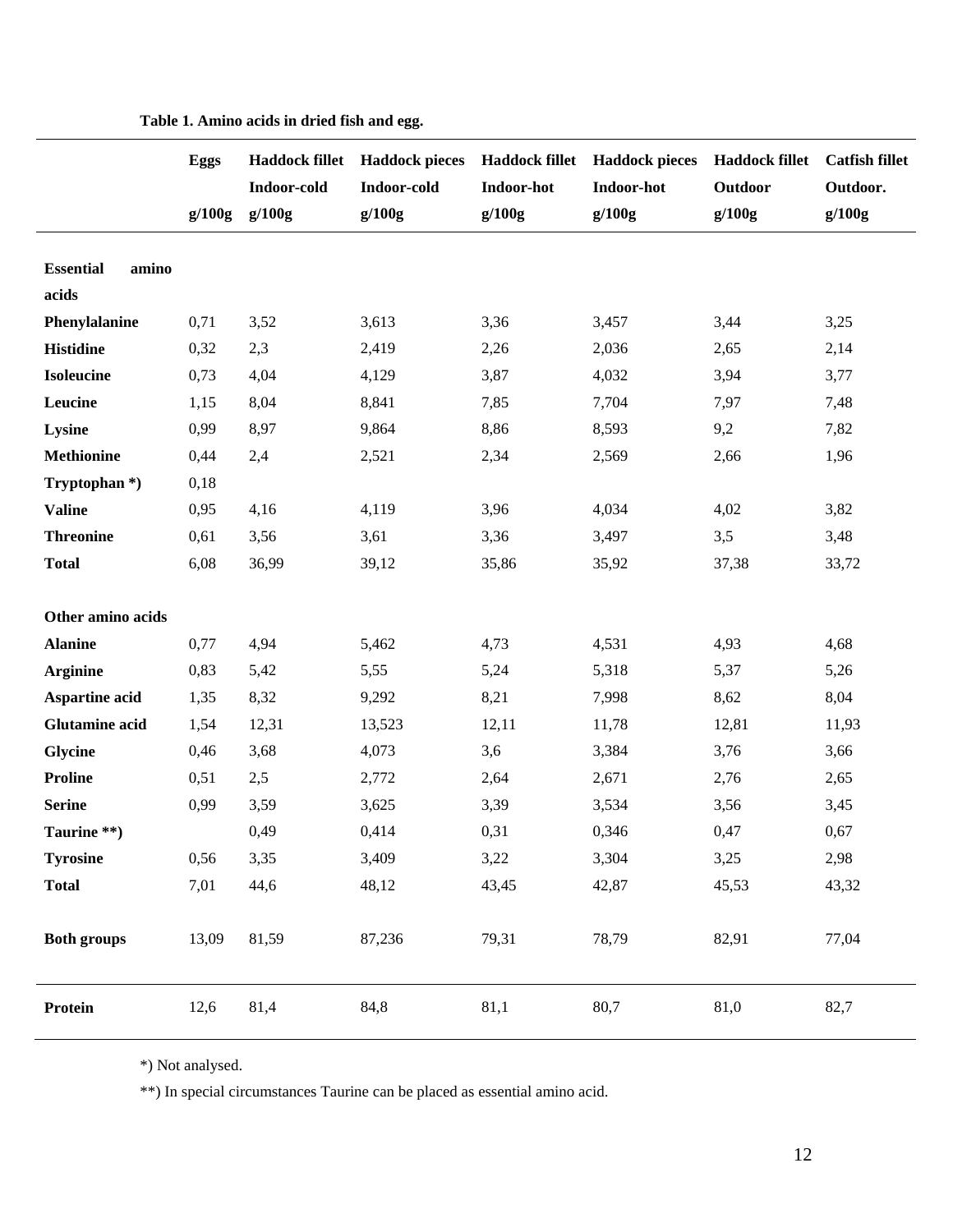|                           |             | Haddock | <b>Haddock</b> | <b>Haddock</b> | <b>Haddock</b> | Haddock | Catfish        |
|---------------------------|-------------|---------|----------------|----------------|----------------|---------|----------------|
|                           | <b>Eggs</b> | fillets | pieces         | fillets        | pieces         | fillets | fillets        |
|                           |             | Indoor- | Indoor-        | Indoor-        | Indoor-        |         |                |
|                           |             | cold    | cold           | hot            | hot            | Outdoor | <b>Outdoor</b> |
|                           | mg/g N      | mg/g N  | mg/g N         | mg/g N         | mg/g N         | mg/g N  | mg/g N         |
|                           |             |         |                |                |                |         |                |
| <b>Essential amino</b>    |             |         |                |                |                |         |                |
| acids                     |             |         |                |                |                |         |                |
| Phenylalanine             | 352         | 270     | 266            | 259            | 268            | 265     | 246            |
| <b>Histidine</b>          | 159         | 177     | 178            | 174            | 158            | 204     | 162            |
| <b>Isoleucine</b>         | 362         | 310     | 304            | 298            | 312            | 304     | 285            |
| Leucine                   | 570         | 617     | 652            | 605            | 597            | 615     | 565            |
| Lysine                    | 491         | 689     | 727            | 683            | 666            | 710     | 591            |
| <b>Methionine</b>         | 218         | 184     | 186            | 180            | 199            | 205     | 148            |
| Tryptophan <sup>*</sup> ) |             |         |                |                |                |         |                |
| <b>Valine</b>             | 471         | 319     | 304            | 305            | 312            | 310     | 289            |
| <b>Threonine</b>          | 303         | 273     | 266            | 259            | 271            | 270     | 263            |
| <b>Total</b>              | 2927        | 2840    | 2883           | 2764           | 2782           | 2884    | 2548           |
|                           |             |         |                |                |                |         |                |
| Other amino acids         |             |         |                |                |                |         |                |
| <b>Alanine</b>            | 382         | 379     | 403            | 365            | 351            | 380     | 354            |
| <b>Argenine</b>           | 412         | 416     | 409            | 404            | 412            | 414     | 398            |
| <b>Aspartine acid</b>     | 670         | 639     | 685            | 633            | 619            | 665     | 608            |
| <b>Glutamine acid</b>     | 764         | 945     | 997            | 933            | 912            | 988     | 902            |
| <b>Glycine</b>            | 228         | 283     | 300            | 277            | 262            | 290     | 277            |
| <b>Proline</b>            | 253         | 192     | 204            | 203            | 207            | 213     | 200            |
| <b>Serine</b>             | 491         | 276     | 267            | 261            | 274            | 275     | 261            |
| Taurine **)               | ÷,          | 38      | 31             | 24             | 27             | 36      | 51             |
| <b>Tyrosine</b>           | 278         | 257     | 251            | 248            | 256            | 251     | 225            |
| <b>Total</b>              | 3477        | 3424    | 3547           | 3348           | 3320           | 3513    | 3274           |
|                           |             |         |                |                |                |         |                |
| <b>Both groups</b>        | 6404        | 6265    | 6430           | 6112           | 6102           | 6397    | 5822           |

**Table 2. Amino acids in dried fish and egg as a proportion of nitrogen (N).** 

\*) Not analysed.

\*\*) In special circumstances Taurine can be placed as essential amino acid.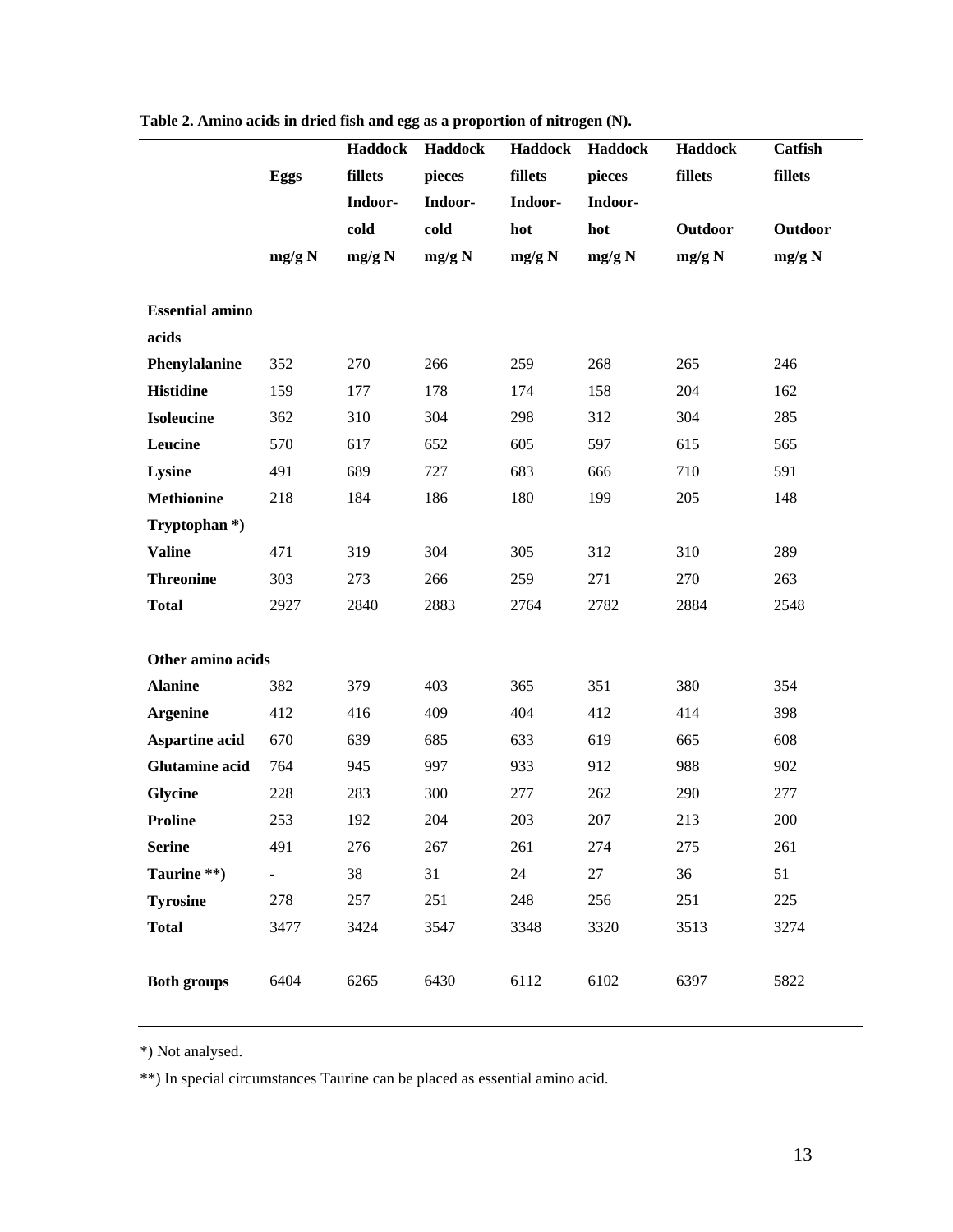| данюции от аннию acids рег gram от питоgen). |             | Haddock<br>fillet | Haddock           | Haddock<br>fillets | <b>Haddock</b><br>pieces | <b>Haddock</b><br>fillet | Catfish-<br>fillet |
|----------------------------------------------|-------------|-------------------|-------------------|--------------------|--------------------------|--------------------------|--------------------|
|                                              | <b>Eggs</b> | Indoor-           | pieces<br>Indoor- | Indoor-            | Indoor-                  |                          |                    |
|                                              |             | cold              | cold              | hot                | hot                      | <b>Outdoor</b>           | <b>Outdoor</b>     |
|                                              |             |                   |                   |                    |                          |                          |                    |
|                                              |             |                   |                   |                    |                          |                          |                    |
| <b>Essential</b>                             |             |                   |                   |                    |                          |                          |                    |
| Amino acids                                  |             |                   |                   |                    |                          |                          |                    |
| Phenylalanine                                | 100         | 77                | 76                | 74                 | 76                       | 75                       | 70                 |
| <b>Histidine</b>                             | 100         | 111               | 112               | 110                | 99                       | 129                      | 102                |
| <b>Isoleucine</b>                            | 100         | 86                | 84                | 82                 | 86                       | 84                       | 79                 |
| Leucine                                      | 100         | 108               | 114               | 106                | 105                      | 108                      | 99                 |
| Lysine                                       | 100         | 140               | 148               | 139                | 136                      | 145                      | 120                |
| Meþíonín                                     | 100         | 84                | 85                | 83                 | 91                       | 94                       | 68                 |
| Tryptophan <sup>*</sup> )                    |             |                   |                   |                    |                          |                          |                    |
| <b>Valine</b>                                | 100         | 68                | 64                | 65                 | 66                       | 66                       | 61                 |
| <b>Threonine</b>                             | 100         | 90                | 88                | 86                 | 90                       | 89                       | 87                 |
|                                              |             |                   |                   |                    |                          |                          |                    |
|                                              |             |                   |                   |                    |                          |                          |                    |
| Other amino acids                            |             |                   |                   |                    |                          |                          |                    |
| <b>Alanine</b>                               | 100         | 99                | 105               | 95                 | 92                       | 100                      | 93                 |
| <b>Arginine</b>                              | 100         | 101               | 99                | 98                 | 100                      | 101                      | 97                 |
| <b>Aspartine acid</b>                        | 100         | 95                | 102               | 94                 | 93                       | 99                       | 91                 |
| <b>Glutamine acid</b>                        | 100         | 124               | 130               | 122                | 119                      | 129                      | 118                |
| Glycine                                      | 100         | 124               | 132               | 122                | 115                      | 127                      | 121                |
| <b>Proline</b>                               | 100         | 76                | 81                | 80                 | 82                       | 84                       | 79                 |
| <b>Serine</b>                                | 100         | 56                | 54                | 53                 | 56                       | 56                       | 53                 |
| Taurine**)                                   |             |                   |                   |                    |                          |                          |                    |
| <b>Tyrosine</b>                              | 100         | 93                | 90                | 89                 | 92                       | 90                       | 81                 |
|                                              |             |                   |                   |                    |                          |                          |                    |

**Tafla 3. Amount of amino acids in dried fish as a proportion of amount of amino acids in egg (amount of amino acids per gram of nitrogen).** 

\*) Not analysed.

\*\*) In special circumstances Taurine can be placed as essential amino acid.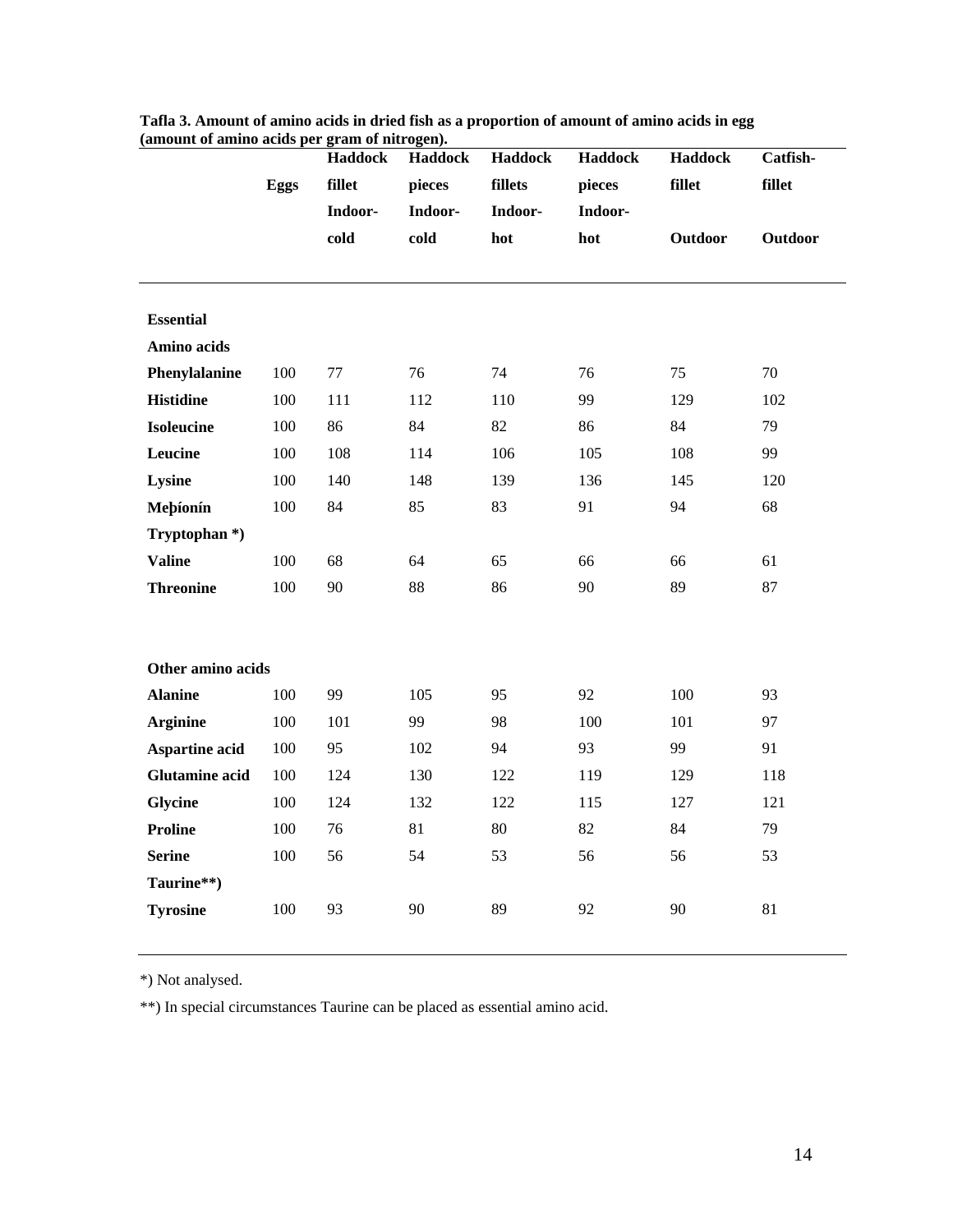#### <span id="page-18-0"></span>**Chemical analysis**

Results from the chemical analyses of indoor and outdoor dried fish are shown in table 4.

|                             | Fat    | Salt (NaCl) | Ash  | TMA         | TVN         | Water  |
|-----------------------------|--------|-------------|------|-------------|-------------|--------|
| Sample                      | $(\%)$ | $(\% )$     | (% ) | mg $N/100g$ | mg $N/100g$ | $(\%)$ |
| Haddock fillets, ind.-cold  | 0.6    | 1,6         | 5,9  | 18.9        | 89          | 14,8   |
| Haddock pieces, ind. - cold | 0.8    | 2.0         | 6,0  | 18.4        | 87          | 11,3   |
| Haddock fillets, ind.-hot   | 0.8    | 3.9         | 7,1  | 70.8        | 150         | 15,0   |
| Haddock piece, ind.-hot     | 0.75   | 4.2         | 7.5  | 18.8        | 81,5        | 11,3   |
| Haddock fillets, outdoor    | 0.6    | 1,2         | 5.6  | 22.8        | 102         | 15,9   |

**Table 4. Chemical analysis on indoor and outdoor dried fish.** 

The amount of trimethylamine oxide (TMAO) in seafood is 40-120 mg/kg. After death special microorganisms reoxidate TMAO to trimethylamine (TMA). Total volatile nitrogen (TVN) contains total amount of volatile nitrogen bases (TMA), together with nitrogen groups which is synthesised by reaction from proteins. Table 4 shows that total amount of volatile bases is by far the highest in dried fish from haddock fillets, which have been dried in hot air indoors. The reason is that by indoor drying at 18-22 °C the drying process takes about 96 hours, and more of volatile nitrogen compounds are formed than at lower temperature and shorter time. TVN content in indoor dried haddock pieces is lower, since they are frozen and then dried. Breakdown of nitrogen compounds is less because of shorter processing time and lower temperature. Generally, salt content for dried fishproducts is 1,5-2,0%. In indoor hot dried haddock products the salt content is rather high.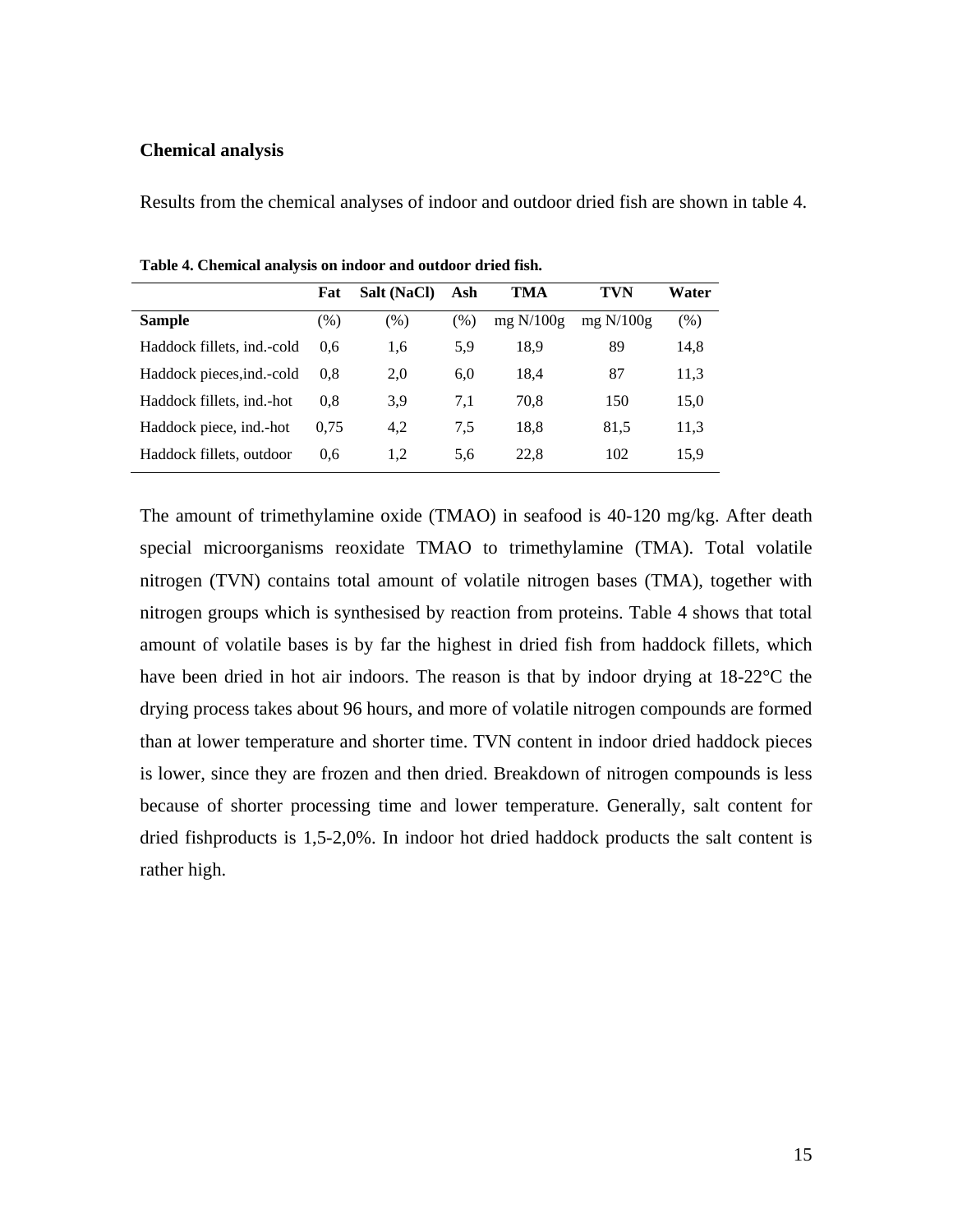#### <span id="page-19-0"></span>**Mineral analyses**

Minerals may be devided into three categories, according to functionality or importance for the human body.

- $\checkmark$  Elements which are essential for human body. In this category are elements like iron, copper, zinc, chromium, selenium, calcium, magnesium, lithium, cobalt, molybdenum, iodine, and fluor.
- $\checkmark$  Elements which are nonessential (their function is not fully known). In this category are elements like tin, nickel, vanadium and manganese.
- $\checkmark$  **Elements which are toxic in overdose** are e.g. cadmium, molybdenum, lead, mercury, arsenic, borium and tin.

Some of the minerals are essential in small doses, but toxic for the body in overdoses. Sometimes its function is not known, only that they are essential, e.g. the element selenium. Prior to 1957 selenium was considered toxic, when its biological function was discovered. Today there exist biological reactions, where selenium plays important rule in the process (28).

| <b>Samples</b>            | Copper | Zinc  | Arsenic | Selenium | Cadmium | <b>Mercury</b> | Lead |
|---------------------------|--------|-------|---------|----------|---------|----------------|------|
| Haddock fillets.ind.-cold | 1.58   | 14.69 | 23,03   | 1.51     | 0.05    | 0.12           | 0,04 |
| Haddock piece, ind.-cold  | 1.05   | 15.58 | 31.34   | 1.93     | 0.05    | 0.22           | 0.02 |
| Hoddack fillets, outdoor  | 1.05   | 12.99 | 21,36   | 1,98     | 0.05    | 0.16           | 0.03 |
| Haddock fillet indhot     | 1.05   | 15.84 | 21.78   | 1.80     | 0.05    | 0.19           | 0.07 |
| Haddock pieces 1kl        | 1.05   | 16.24 | 18.44   | 1.64     | 0.05    | 0.24           | 0.04 |
| Catfish fillets-outdoor   | 1.80   | 46.28 | 8.52    | 1.09     | 0.06    | 0.36           | 0.09 |

**Table 5. Mineral analysis on indoor and outdoor dried fish (mg/kg).** 

It is useful to calculate how large part of RDA comes from 100 grams of dried fish products. The results are shown in Table 6.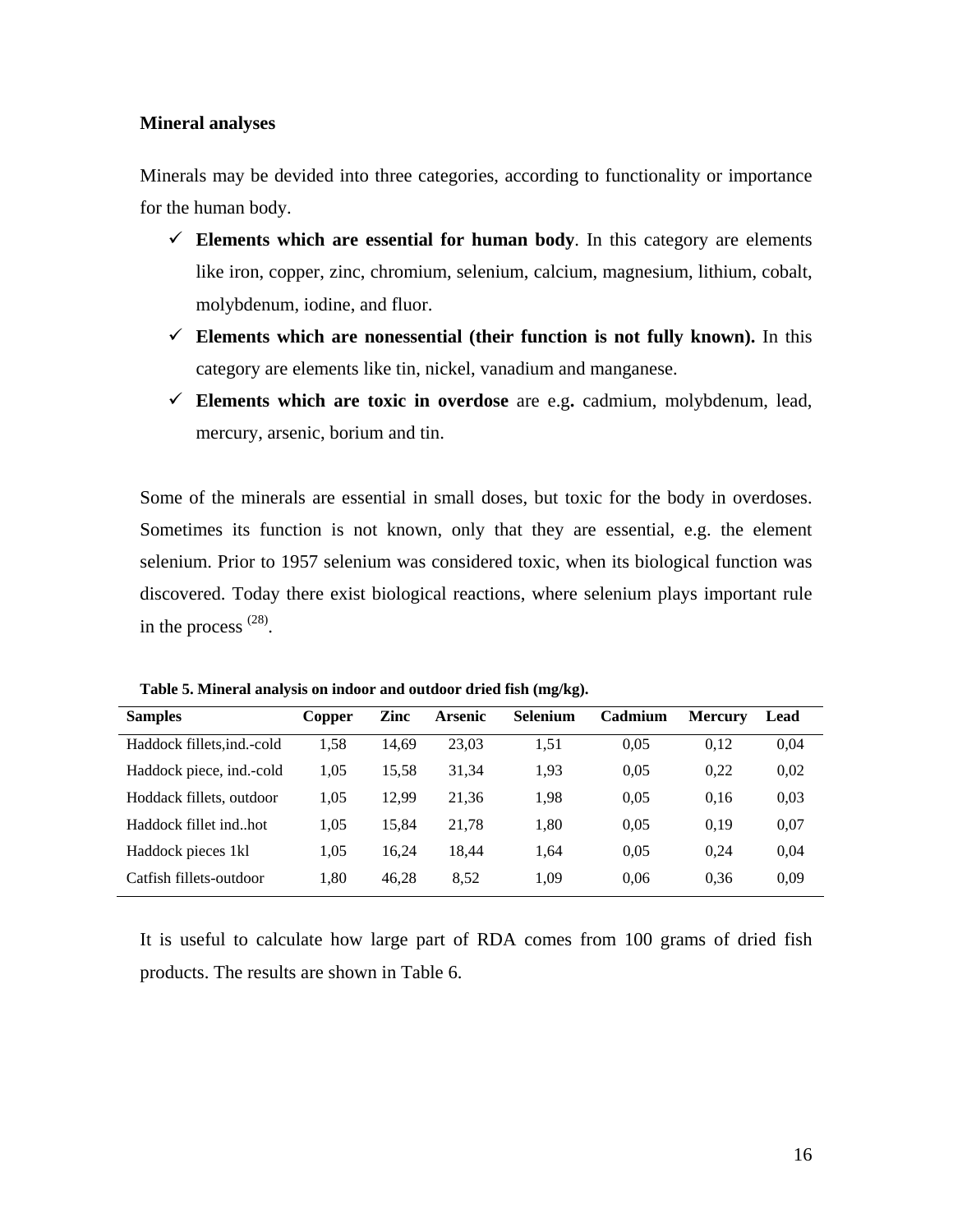| Tegund sýnis               | Kopar<br>% af RDS | Sínk<br>% af RDS | <b>Selen</b><br>% af RDS |
|----------------------------|-------------------|------------------|--------------------------|
| Haddock fillets, ind.-cold | 17 %              | 16 %             | $3*RDS$                  |
| Haddock pieces, ind.-cold  | 12 %              | $17\%$           | $3*RDS$                  |
| Haddock fillets, outdoor   | 12 %              | 14 %             | $3*RDS$                  |
| Haddock fillets, ind.-hot  | 12 %              | 18 %             | $3*RDS$                  |
| Haddock pieces, ind.-hot   | 12 %              | 18 %             | $3*RDS$                  |
| Catfish fillets, outdoor   | 20 %              | 51 %             | $3*RDS$                  |
|                            |                   |                  |                          |

**Table 6. Mineral in 100 grams of dried fish as a ratio (%) of recommended dietary allowance (RDA).** 

Selenium is an essential component of the enzyme glutathione peroxidase, which can be found in the catalyst glutathione peroxidase, which can be found in red blood cells. Selenium prevents formation of free radicals which cause ageing, but free radicals are harmful excreta from cells. Selenium plays the same role as vitamin E, i.e. as an antioxidant, and minimise the effects of mercury in mammals. RDA for adults varies between different countries, e.g. in Iceland RDA is 40-50 µgrams per day, but in Finland the RDA is 110 µgrams per day  $(5)$ . In dried fish (Table 6) the amount of selenium is tripled compared to RDA. Since most of selenium compounds from food are watersoluble, they secrete fast from the body but absorption of selenium in the body is small  $<sup>(5)</sup>$ . Because of that there should be no harmful effects from selenium.</sup>

Zinc supports the work of numerous proteins in the body. Zinc stabilizes cells membranes, helping to strengthen their defense against free radical attack. Zinc also assists in the function of the immune system and in growth and development. It also participates in the synthesis, storage and release of the hormone insulin in the pancreas, although it does not appear to play a direct role in insulins action. RDA for adults are 7-9 milligrams per day. The amount of zinc in outdoor dried catfish is higher than in dried haddock products, or 46 milligrams per kilogram compared to 14-16 milligrams per kilogram. Thus 100 grams of dried catfish contains half of RDA for zinc.

Arsenic is one of the heavy metals and can be carcinogenic in humans. The amount of arsenic is three times higher in dried haddock products, than in dried catfish (Table 5), but still far below dangerous levels.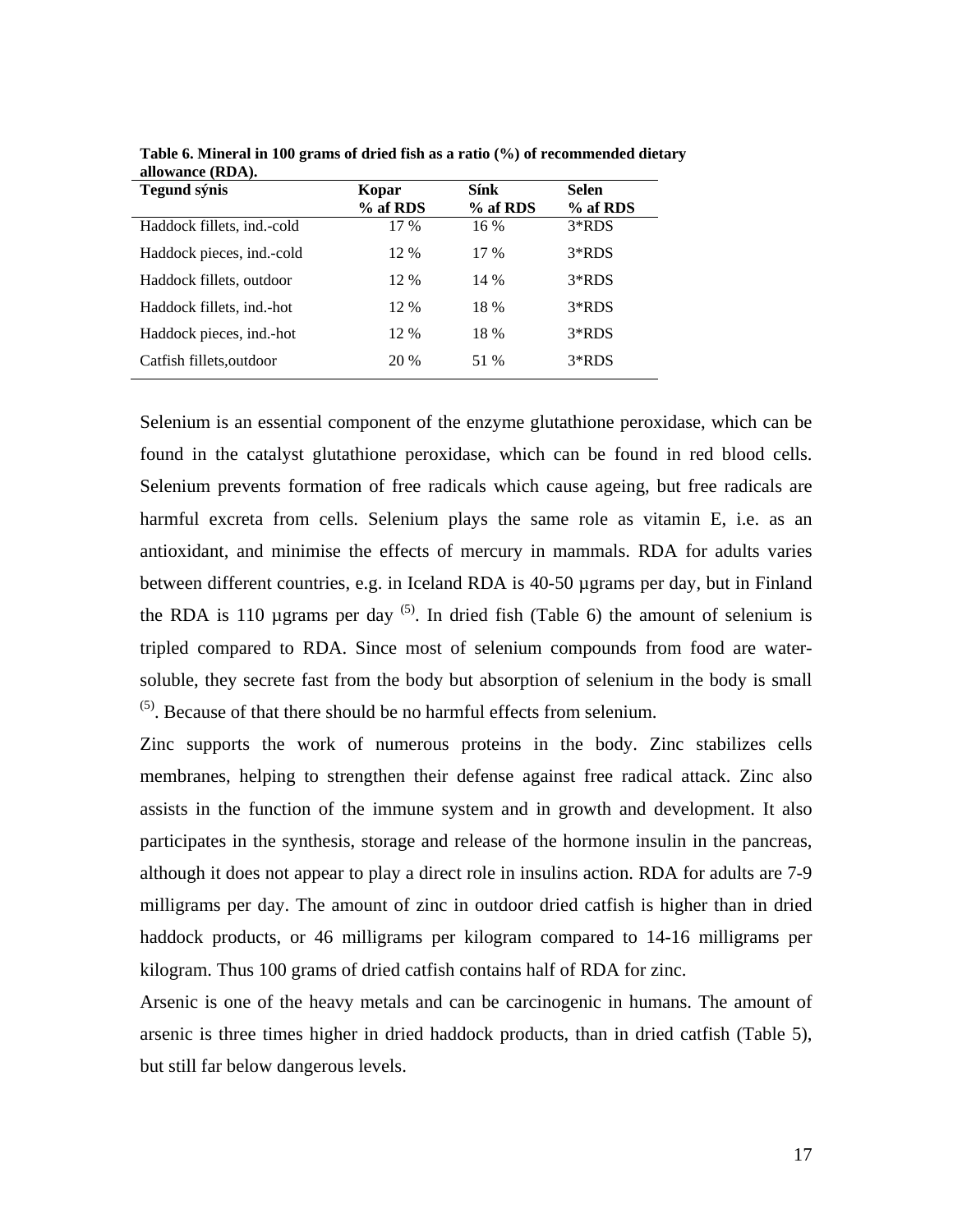<span id="page-21-0"></span>Cadmium and mercury are also heavy metals and are related to zinc. Unlike zinc they are not nutrients and they are harmful. They can react with sulfuric compounds, e.g. in enzymes and inactivate them and, furthermore they can form toxic organic compounds. Amount of mercury in dried catfish is higher than in dried haddock, but far below dangerous level.

Lead was one of the first metals known to be toxic. Children are sensitive towards lead poisoning. The symtoms are fretfulness, but if the poisoning is serious it can cause anemia and brain damage. Only nominal amount of cadmium and lead is found in dried fish, and results show that the amount is far beneth the level of analysis (Table 5). Also, it can be seen that the amount of mercury is far below the levels that the European Union have authorised, or 0,5 milligrams per kilogram of fish.

#### **Microbial analyses**

Results of microbial analyses in indoor and outdoor dried fish are shown in figure 6. The number of microorganism is shown on a logarithm scale. There was a great difference in total number of microorganism in indoor dried (hot air), compared with outdoor dried fish. The average number of total bacteria in indoor dried fish was 5,4 log cfu/gram and in outdoor dried fish 3,6 log cfu/gram. The same trend was found in the number of lactic acid bacteria in indoor dried fish, wheras the number was between 5-6 log cfu/gram, and beneath 2 log cfu/gram in outdoor dried fish. Both the number of total bacteria and the number of lactic acid bacteria in indoor dried fish was smaller than in indoor dried products dried at hotter condition. These results are in correspondence with the results from 1997. Therefore, number of true phsycrophiles could be higher in outdoor dried fish, compared to indoor dried fish, but these bacterias do not grow at 22°C .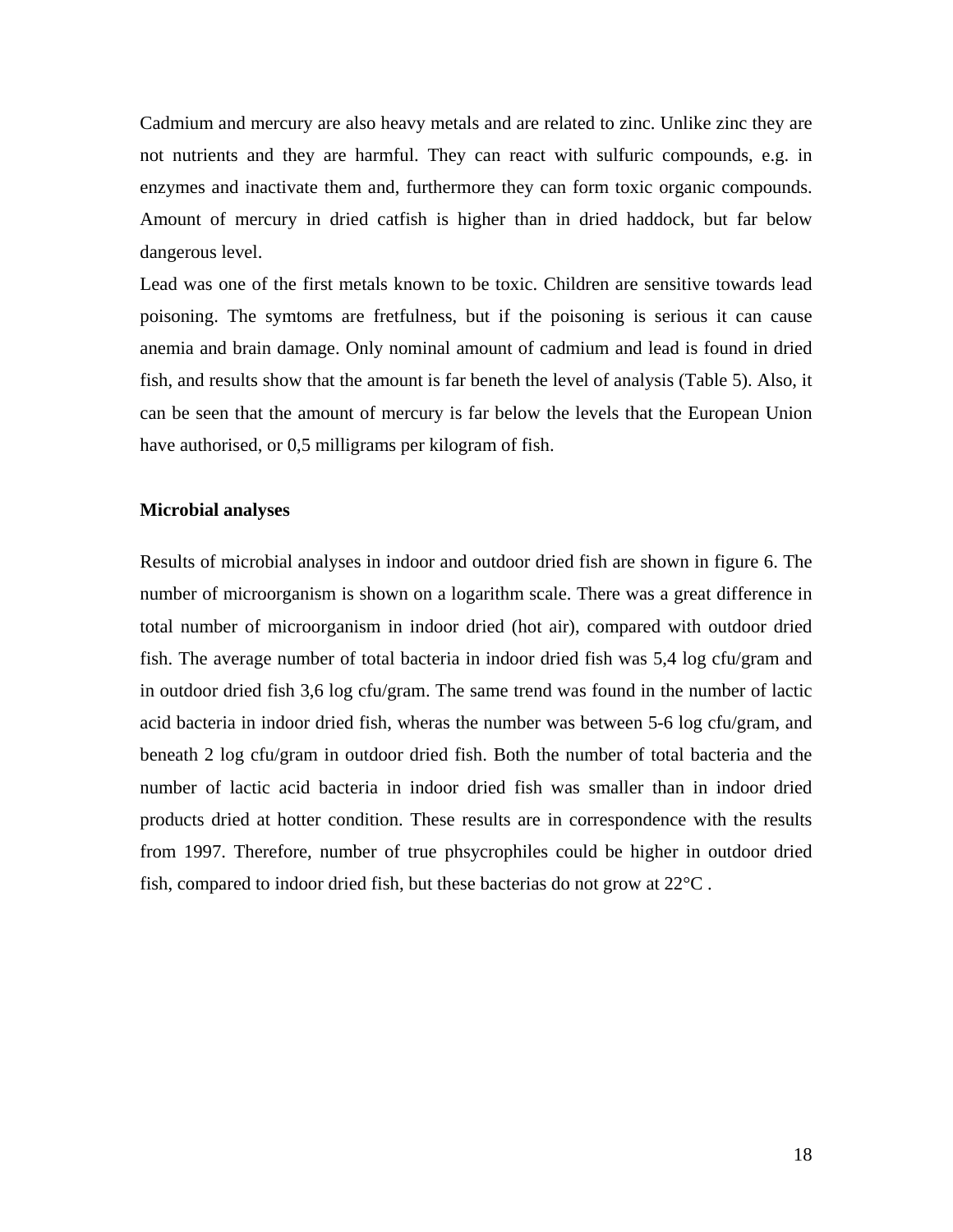<span id="page-22-0"></span>

*Figure 6. Average number of microorganism (in one gram) in indoor and outdoor dried fish. The number of microorganism is shown above the columns.* 

## **6. DISCUSSION AND CONCLUSION**

The results indicated that dried fish is a good source of quality protein and also contains minimal amount of heavy metals, except for selenium.

The results from the project will be useful for all the producers of dried fish in Iceland, and the restults will be published officially. These results will help the producers of dried fish to market their products, as the discussion of dried fish will be more positive, and likely that these products will be more visable in the supermarket.

Export of dried fish considering the popularity of the product domestically. The price of dried fish is rather high compared with other food products, but not if one considers the health effects of the food, and that he is dried and only 10% of the original raw material is commercialized.

The results will give the producers opportunity to increase the marketing abroad, which could lead to more development in the buisness, especially if one can promote dried fish as a health food. Furthermore, these results will be available for progressive research on dried fish and development on this area. It can be meantioned that people at the Tourism department in Hólaskóli University are interested in carrying out a marketing research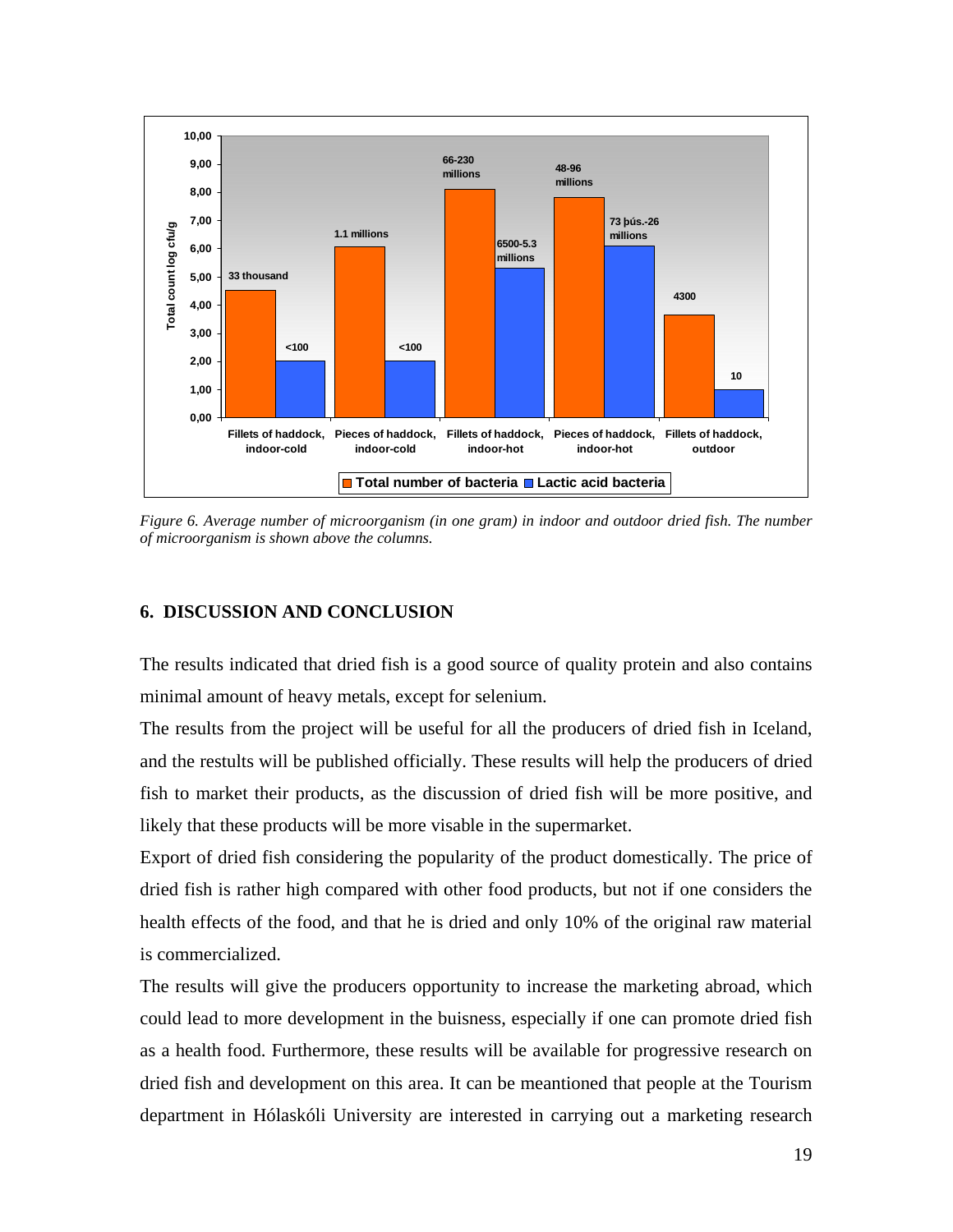<span id="page-23-0"></span>and introduce dried fish in relation with tourism and traditional food and are confident that they can use these results in their research.

The main market for dried fish is domestic, and its sale is highest around Þorri and during summer holidays. Results of this research may increase the domestic sale, and stabilze it over the whole year. Incresing knowledge of dried fish as a health food will, hopefully open up foreign markets and lead to increasing development to adjust this traditional food product to those markets. People from Asia and many western countries which traditionally eat dried seafood products could be very interesting target market for Icelandic producers of dried fish products.

#### **7. ACKNOWLEDGEMENTS**

We will give our special thanks to all of the dried fish producers who were partners in this project and showed a lot of enthusiasm and cooperation.

We will like to thank AVS-research Fund and the employees of chemical- and microbiological departments at Matis for their contribution in the project.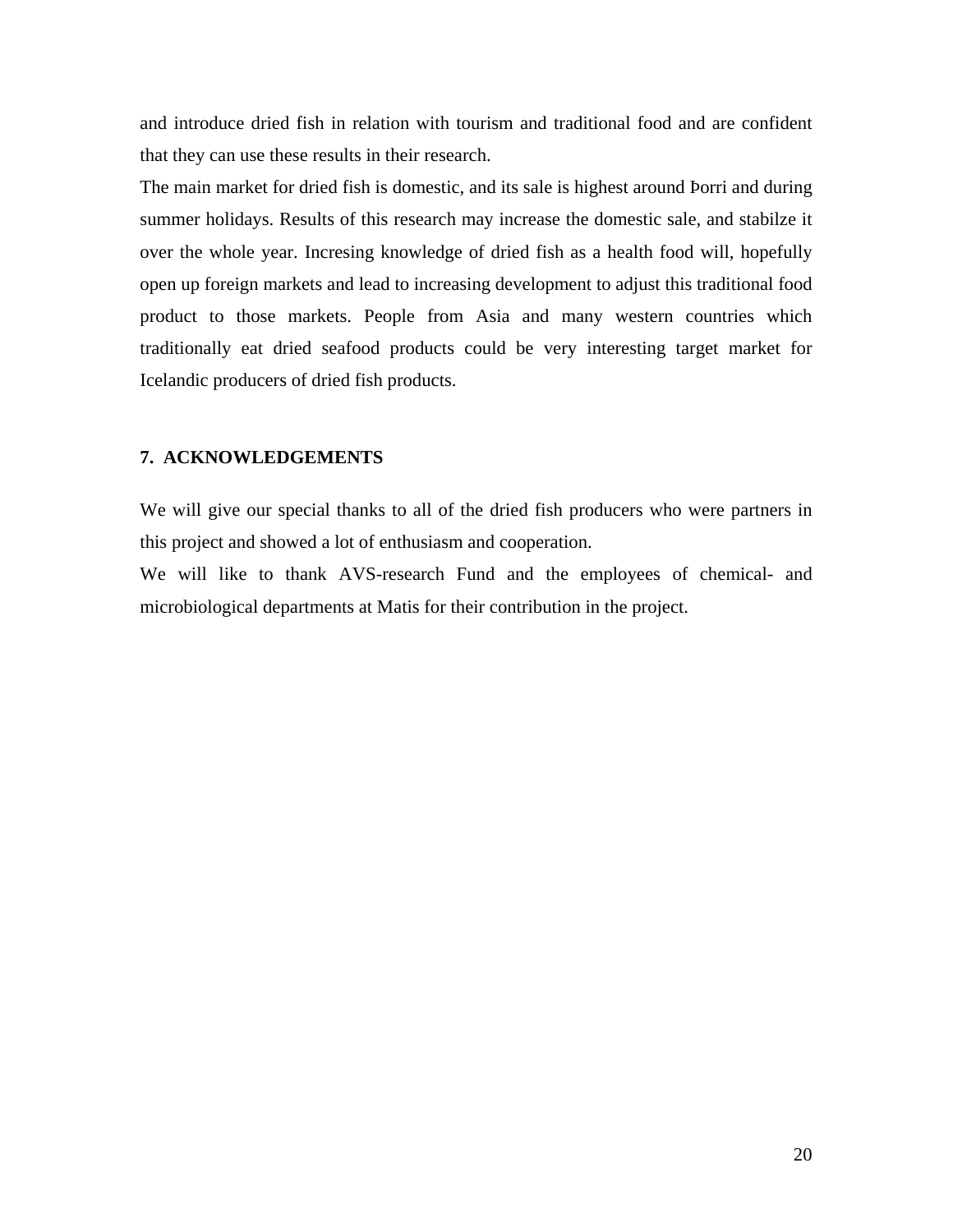#### <span id="page-24-0"></span>**8. REFERENCES**

- 1. American Public Health Association (APHA) 1992: Compendium of methods for the microbiological examination of foods, 3. ed. 1992
- 2. AOAC 17<sup>th</sup> ed. 2000 no. 920.03.
- 3. AOAC  $17<sup>th</sup>$  ed. 2000 no. 976.18. Measurement of salt in fishmeal-Titrino.
- 4. AOCS Official method BA and application note Tecator no. AN 301, 1997.
- 5. Alexander J., Borch-Iohnsen B., Frey H., Kumpulainen J., Meltzer H.M., Grawé Petersen K., Petterson R., Rylander R., Sandström B., Aro A., Hansen E., Jóhannesson T. 1995. Report of Nordic project group. Risk evaluation of essential trace elements-essential versus toxic levels of intake. Ed. Oskarsson A., Nord 1995: 18.
- 6. Arnheiður Eyþórsdóttir og Hjörleifur Einarsson. 2005. Lífvirk efni í íslenskum sjávarlífverum; Forsendur og möguleikar á nýtingu (örverur og hryggleysingjar). Skýrsla til AVS. Háskólinn á Akureyri, 20 bls.
- 7. Commission Directive 98/64EC of 3 September 1998 with modifications.
- 8. Evrópusambandið, 2003. The basics. Backgrounds on functional foods. Heimasíða [www.org/en/quickfacts/functional\\_foods.htm](http://www.org/en/quickfacts/functional_foods.htm).
- 9. Fuji M, Matsumura N, Mito K, Shimizu T, Kuwahara M, Sugano SW, Karaki H. 1993. Antihypertensive peptides in autolysate of bonito bowels on spontaneously hypertensive rats. *Biosci. Biotechnol. Biochem*. **57**: 2186-2188.
- 10. Hasler C.M. 1998. Functional Food: Their role in disease prevention and health promotion,. Scientific Status Summary. *Food Technology*, **52** (11): 63-70.
- 11. Helga Gunnlaugsdóttir, Margrét Geirsdóttir, Arnheiður Eyþórsdóttir, Hjörleifur Einarsson og Guðjón Þorkelsson. 2005. Lífvirk efni í íslensku sjávarfangi: Samantekt. Rannsóknarstofnun fiskiðnaðarins, Verkefnisskýrsla Rf, 5-05: 1-15.
- 12. Innanhúsfréttir Rf. 2004. Fiskneysla dregur úr hættu á heilablóðfalli. *Innanhúsfréttir Rf* 26.07.2004.
- 13. International Journal of Food Microbiology 1987. deMan, Rogosa and Sharpe agar with sorbic acid (MRS-S agar). Volume 5: 230-232.
- 14. ISO 6491999. Methyod for analysing the water content in fish and fishmeal.
- 15. ISO 5984-2002 (E) Method for analysing ash in fishmeal and feed.
- 16. ISO 5983-2:2005. Method for analysing protein in fish or fishmeal.
- 17. Kawamura Y, Sugimoto T, Takane T, Satake M. 1992. Physiologically active peptide motification in proteins, peptide inhibitor of ACE from the hydrolysates of antarctic krill muscle protein. *Jarq-Japan Agricultural Research Quarterly* **26** (3): 210-213.
- 18. Kawamura Y, Sugimoto T, Takane T, Satake M. 1989. Biologically active peptide form foodproteins (I), Angiotensin I-converting enzyme inhibiting peptides from water soluble protein of sardine muscle. *Biryo eiyousokenkyu*, **6**: 117-121.